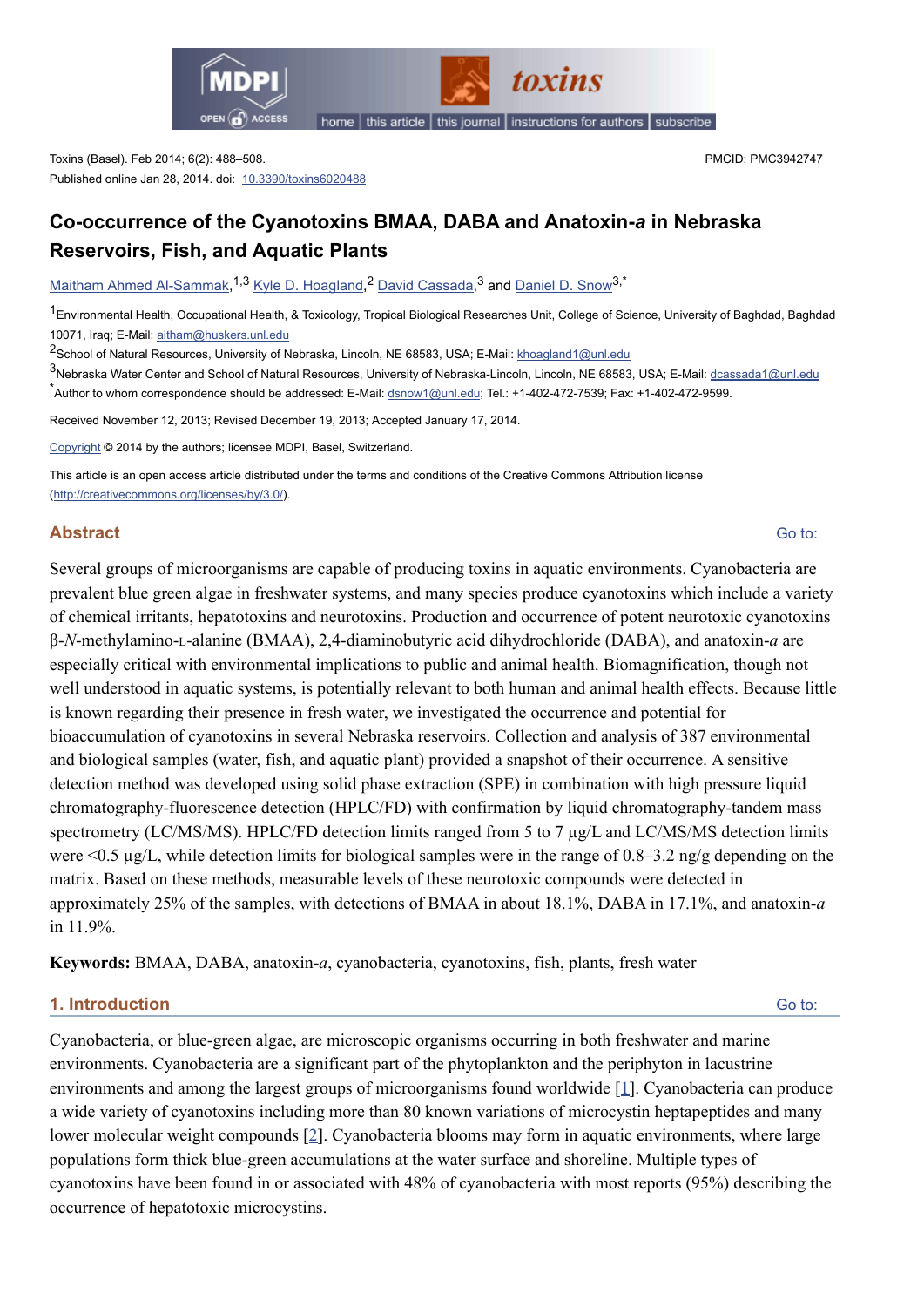Cyanobacteria are considered a growing problem in ecosystems worldwide because of toxins that they produce [\[3,](http://www.ncbi.nlm.nih.gov/pmc/articles/PMC3942747/#B3-toxins-06-00488)[4\]](http://www.ncbi.nlm.nih.gov/pmc/articles/PMC3942747/#B4-toxins-06-00488). Cyanotoxins or phycotoxins are organic compounds produced by cyanobacteria in the environment with biological effects on other organisms [[5,](http://www.ncbi.nlm.nih.gov/pmc/articles/PMC3942747/#B5-toxins-06-00488)[6\]](http://www.ncbi.nlm.nih.gov/pmc/articles/PMC3942747/#B6-toxins-06-00488). Early reports of cyanotoxin poisoning in animals (cattle, horses, and dogs) occurred in 1878 [[7\]](http://www.ncbi.nlm.nih.gov/pmc/articles/PMC3942747/#B7-toxins-06-00488). Early reports of human poisoning from cyanotoxins in West Virginia, USA involved about 9000 people with gastroenteritis potential caused by drinking water contaminated with cyanotoxins [\[8\]](http://www.ncbi.nlm.nih.gov/pmc/articles/PMC3942747/#B8-toxins-06-00488). Algal toxins include several groups of hepatotoxins, such as microcystins, neurotoxins such as anatoxin*-a*, and other compounds that can irritate the skin and gastrointestinal track such as lyngbyatoxin-*a* [\[4](http://www.ncbi.nlm.nih.gov/pmc/articles/PMC3942747/#B4-toxins-06-00488)[,9\]](http://www.ncbi.nlm.nih.gov/pmc/articles/PMC3942747/#B9-toxins-06-00488) [\(Table 1\)](http://www.ncbi.nlm.nih.gov/pmc/articles/PMC3942747/table/toxins-06-00488-t001/). Some cyanotoxins may accumulate in human and animals, causing a serious illness and poisoning [[5\]](http://www.ncbi.nlm.nih.gov/pmc/articles/PMC3942747/#B5-toxins-06-00488).

| Table 1                |                           |                                                                                |
|------------------------|---------------------------|--------------------------------------------------------------------------------|
|                        |                           | Some of the more important coanstoxins and their effects on non-turnst organs. |
|                        |                           |                                                                                |
| <b>Youte</b>           | Non-target organ Activity |                                                                                |
| Mercureties            | Lion                      | Tomor Prompture                                                                |
| Nobleton               | <b>Liver</b>              | Contenente                                                                     |
| Ofishmapernopsis (Jeer |                           | Grandonic                                                                      |
| <b>Andrewing</b>       | Nervous Sonem             | Depolarizing neuromacular blockers                                             |
| Anatomie a (x)         | Nervous Sodem             | biblics ArM.                                                                   |
| Saskock                | Moreona Sodem.            | No" channel blocker                                                            |
| <b>EBOLS</b>           | Nervous Sodem             | Newsburneration                                                                |
| Longbomode.g           | <b>Skin</b>               | Infammetory agent                                                              |
| Ashriday in            | Skin                      | Informatory aprel                                                              |
| Lisopolnacchank GLY    |                           | Control et of oul industry                                                     |

#### [Table 1](http://www.ncbi.nlm.nih.gov/pmc/articles/PMC3942747/table/toxins-06-00488-t001/)

Some of the more important cyanotoxins and their effects on non-target organs.

Several lower molecular weight cyanotoxins are of particular interest because they are studied less often, and have known or suspected neurotoxic effects. For example, β-*N*-methylamino-L-alanine (BMAA) (CAS number 15920-93-1) is a non-protein amino acid with the chemical name β-*N*-methylamino-L-alanine, molecular formula  $(C_4H_{10}N_2O_2)$  [\(Figure 1\)](http://www.ncbi.nlm.nih.gov/pmc/articles/PMC3942747/figure/toxins-06-00488-f001/) and a relatively low molecular weight of 118.13 g/mol. It has been suggested that cellular exposure to BMAA may lead to neurologic damage in the brain and central nervous system of humans and animals, potentially contributing to one of several neurodegenerative diseases [\[10](http://www.ncbi.nlm.nih.gov/pmc/articles/PMC3942747/#B10-toxins-06-00488)].



Structures of β-*N*-methylamino-L-alanine (BMAA), 2,4-diaminobutyric acid dihydrochloride (DABA) and anatoxin-*a*.

Polsky *et al.* [\[10](http://www.ncbi.nlm.nih.gov/pmc/articles/PMC3942747/#B10-toxins-06-00488)] was the first to show BMAA neurotoxicity in extracts from cycad seeds used widely in Guam as a food and medicinal plant. Also, Karamyan and Speth [\[11\]](http://www.ncbi.nlm.nih.gov/pmc/articles/PMC3942747/#B11-toxins-06-00488) mentioned that BMAA can be incorporated into plant and animal proteins. BMAA has subsequently been detected in cyanobacterial blooms and laboratory isolates from marine and freshwater sources from localities worldwide including: Iraq, Qatar, Hawaii, China, United Kingdom, South Africa, Netherlands, and Sweden [\[12](http://www.ncbi.nlm.nih.gov/pmc/articles/PMC3942747/#B12-toxins-06-00488)[,13](http://www.ncbi.nlm.nih.gov/pmc/articles/PMC3942747/#B13-toxins-06-00488)[,14](http://www.ncbi.nlm.nih.gov/pmc/articles/PMC3942747/#B14-toxins-06-00488)[,15](http://www.ncbi.nlm.nih.gov/pmc/articles/PMC3942747/#B15-toxins-06-00488)[,16\]](http://www.ncbi.nlm.nih.gov/pmc/articles/PMC3942747/#B16-toxins-06-00488). As a result, it has been hypothesized that BMAA can occur and bioaccumulate in other aquatic ecosystems where cyanobacteria are known to proliferate.

Studies have shown that BMAA occurs in zooplankton which can feed on cyanobacteria, and even higher BMAA levels were found in fish likely to feed on zooplankton [[17,](http://www.ncbi.nlm.nih.gov/pmc/articles/PMC3942747/#B17-toxins-06-00488)[18\]](http://www.ncbi.nlm.nih.gov/pmc/articles/PMC3942747/#B18-toxins-06-00488). Bioaccumulation of BMAA in aquatic organisms has been suggested in marine environments [\[19,](http://www.ncbi.nlm.nih.gov/pmc/articles/PMC3942747/#B19-toxins-06-00488)[20](http://www.ncbi.nlm.nih.gov/pmc/articles/PMC3942747/#B20-toxins-06-00488)]. A particularly remarkable finding was the discovery of high BMAA levels in bottom-dwelling fish species (*S. maximus*, *T. quadricornis*, and *O. eperlanus*) and in water filter-feeding mollusks (*M. edulis* and *O. edulis*) [\[17\]](http://www.ncbi.nlm.nih.gov/pmc/articles/PMC3942747/#B17-toxins-06-00488). BMAA was also detected in three aquatic animals' species (zebra fish, brine shrimp, and the protozoan *Nassula sorex*) providing additional proof that BMAA can bioaccumulate in food chains, leading to potential human exposure [\[21\]](http://www.ncbi.nlm.nih.gov/pmc/articles/PMC3942747/#B21-toxins-06-00488). BMAA was reported with a concentration as high as 7000 ng/g in South Florida samples that included water, cyanobacteria, fish (such as perch), and seafood (such as crab and shrimp) that are consumed by humans [\[22](http://www.ncbi.nlm.nih.gov/pmc/articles/PMC3942747/#B22-toxins-06-00488)]. Detectable levels of BMAA was recently reported in shark fins, which have been used widely in the well-known "shark fin soup" in Florida [\[18\]](http://www.ncbi.nlm.nih.gov/pmc/articles/PMC3942747/#B18-toxins-06-00488).

Vranova *et al*. (2011) [\[23\]](http://www.ncbi.nlm.nih.gov/pmc/articles/PMC3942747/#B23-toxins-06-00488) showed that non-protein amino acids (NPAAs) play a significant role in plant, soil, and ecosystems functions. NPAAs are considered a store of organic nitrogen in many ecosystems, and are thought to be a toxins produced against both invertebrate and vertebrate animals, which could lead to serious human medical concerns. BMAA and DABA are NPAA toxins produced by cyanobacteria [\[24\]](http://www.ncbi.nlm.nih.gov/pmc/articles/PMC3942747/#B24-toxins-06-00488). BMAA (β-*N*methylamino-L-alanine) and DABA (2,4-diaminobutyric) are non-protein amino acids found in both marine and fresh waters [[25\]](http://www.ncbi.nlm.nih.gov/pmc/articles/PMC3942747/#B25-toxins-06-00488). Over the past 150 years, algal blooms, including those that are toxic, have caused problems worldwide, and now due to global warming these problems may accelerate [\[26\]](http://www.ncbi.nlm.nih.gov/pmc/articles/PMC3942747/#B26-toxins-06-00488).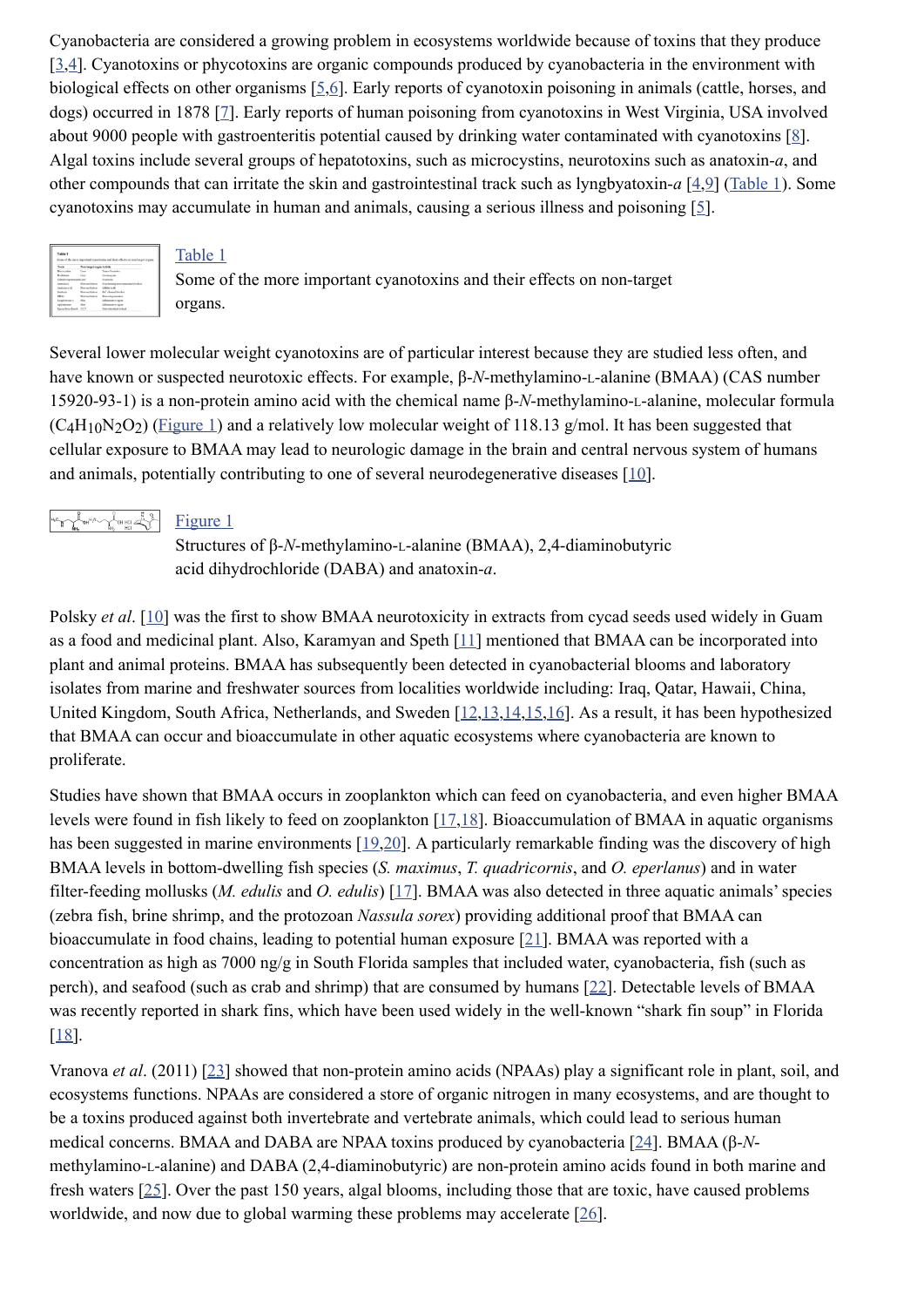Metcalf *et al*. [\[27\]](http://www.ncbi.nlm.nih.gov/pmc/articles/PMC3942747/#B27-toxins-06-00488) detected BMAA in British waterbodies along with other cyanotoxins such as microcystin, anatoxin-*a*, nodularin, and saxitoxin suggesting a health risk assessment of cyanobacterial BMAA in waterbodies. Cyanotoxins interfere with zebra fish (Danio rerio) embryo growth in an animal model system [\[28\]](http://www.ncbi.nlm.nih.gov/pmc/articles/PMC3942747/#B28-toxins-06-00488). Salierno *et al.* [\[29](http://www.ncbi.nlm.nih.gov/pmc/articles/PMC3942747/#B29-toxins-06-00488)] found that fish exposed to algal neurotoxins such as domoic acid, brevetoxin, and saxitoxin, suffered from severe loss of optic region activity in the brain. Microcystin are known to accumulate in liver, muscle, and viscera of fish, affecting their growth and survival rates [\[30\]](http://www.ncbi.nlm.nih.gov/pmc/articles/PMC3942747/#B30-toxins-06-00488).

DABA ([Figure 1](http://www.ncbi.nlm.nih.gov/pmc/articles/PMC3942747/figure/toxins-06-00488-f001/)) is also a non-protein amino acid and BMAA-isomer. DABA is chemically known as 2,4 diaminobutyric acid, with the molecular formula  $C_4H_{10}N_2O$  (*Figure 1*), CAS Number 1883-09-6, and molecular weight of 191.06 g/mol. DABA is thought to have the same toxicological character of BMAA but has not been extensively studied [\[31\]](http://www.ncbi.nlm.nih.gov/pmc/articles/PMC3942747/#B31-toxins-06-00488).

Anatoxin-*a* is an alkaloid compound with potent postsynaptic and depolarizing neuromuscular blockers [\[32\]](http://www.ncbi.nlm.nih.gov/pmc/articles/PMC3942747/#B32-toxins-06-00488). The molecular formula is  $(C_{10}H_{15}NO)$  (*Figure 1*), CAS number 64285-06-9, and the molecular weight is 165.232 g/mol. Clinical signs of anatoxin-*a* exposure and neurotoxicity include muscular fasciculation, imbalance, and respiratory failure due to paralysis, leading to death [\[33](http://www.ncbi.nlm.nih.gov/pmc/articles/PMC3942747/#B33-toxins-06-00488)[,34](http://www.ncbi.nlm.nih.gov/pmc/articles/PMC3942747/#B34-toxins-06-00488)[,35](http://www.ncbi.nlm.nih.gov/pmc/articles/PMC3942747/#B35-toxins-06-00488)]. Anatoxin-*a* was found to be produced by cyanobacteria isolated from Lake Biwa in Japan, along with homoanatoxin-*a* [\[36\]](http://www.ncbi.nlm.nih.gov/pmc/articles/PMC3942747/#B36-toxins-06-00488). Anatoxin-*a* has been detected in Wisconsin and Florida waters and algal blooms with other cyanotoxins, such as cylindrospermopsins and microcystin-LR [\[33,](http://www.ncbi.nlm.nih.gov/pmc/articles/PMC3942747/#B33-toxins-06-00488)[37\]](http://www.ncbi.nlm.nih.gov/pmc/articles/PMC3942747/#B37-toxins-06-00488). Anatoxin-*a* was also reported in cyanobacteria isolated from freshwater systems in Portugal, leading to suspicions of the growing health and ecological risk of its occurrence in fresh waters [\[38](http://www.ncbi.nlm.nih.gov/pmc/articles/PMC3942747/#B38-toxins-06-00488)].

BMAA and DABA have different mechanisms of action in comparison to anatoxin-*a*. Anatoxin*-a* is a cyanotoxin with acute neurotoxicity. Anatoxin-*a* is produced by at least four genera of cyanobacteria and has been reported from North America, Europe, Africa, Asia, and New Zealand [\[39,](http://www.ncbi.nlm.nih.gov/pmc/articles/PMC3942747/#B39-toxins-06-00488)[40\]](http://www.ncbi.nlm.nih.gov/pmc/articles/PMC3942747/#B40-toxins-06-00488). BMAA is produced by almost all cyanobacteria, such as the genera *Anabaena* and *Nostoc* which can live symbiotically in plant roots. The BMAA and DABA suggested mechanism of toxicity is though destruction of motor neurons in the brain, leading to neurodegenerative diseases likes Parkinson's disease, Alzheimer's, and ALS (Lou Gehrig's disease) [\[13](http://www.ncbi.nlm.nih.gov/pmc/articles/PMC3942747/#B13-toxins-06-00488)[,20](http://www.ncbi.nlm.nih.gov/pmc/articles/PMC3942747/#B20-toxins-06-00488)[,41](http://www.ncbi.nlm.nih.gov/pmc/articles/PMC3942747/#B41-toxins-06-00488)[,42\]](http://www.ncbi.nlm.nih.gov/pmc/articles/PMC3942747/#B42-toxins-06-00488). It was well explained and discussed how BMAA could be related to these neurodegenerative diseases by Papapetropoulos [\[42](http://www.ncbi.nlm.nih.gov/pmc/articles/PMC3942747/#B42-toxins-06-00488)[,43\]](http://www.ncbi.nlm.nih.gov/pmc/articles/PMC3942747/#B43-toxins-06-00488). In one well-documented study, members of the Chamorro people on Guam who consumed the cycad seeds were found to suffer from ALS or Parkinsonism-dementia complex (PDC), which ultimately killed approximately 10% of Guam's indigenous Chamorro population [\[42\]](http://www.ncbi.nlm.nih.gov/pmc/articles/PMC3942747/#B42-toxins-06-00488). The traditional cuisine of the Chamorro people has also included flying fox bats, which feed on cycad flowers and fruits. Thus, it has been suggested that, "the plant and animal proteins provide unrecognized reservoirs for the slow release of this toxin" BMAA were detected to be bioaccumulated in cycads seeds and flying fox bats as produced by cyanobacteria that live endosymbiosis in the roots of tree cycads in Guam [\[20](http://www.ncbi.nlm.nih.gov/pmc/articles/PMC3942747/#B20-toxins-06-00488)[,24](http://www.ncbi.nlm.nih.gov/pmc/articles/PMC3942747/#B24-toxins-06-00488)[,44](http://www.ncbi.nlm.nih.gov/pmc/articles/PMC3942747/#B44-toxins-06-00488)[,45](http://www.ncbi.nlm.nih.gov/pmc/articles/PMC3942747/#B45-toxins-06-00488)[,46](http://www.ncbi.nlm.nih.gov/pmc/articles/PMC3942747/#B46-toxins-06-00488)[,47](http://www.ncbi.nlm.nih.gov/pmc/articles/PMC3942747/#B47-toxins-06-00488)[,48\]](http://www.ncbi.nlm.nih.gov/pmc/articles/PMC3942747/#B48-toxins-06-00488).

BMAA was also recently reported to occur in the brain tissue of nine Canadian's Alzheimer patients [\[49\]](http://www.ncbi.nlm.nih.gov/pmc/articles/PMC3942747/#B49-toxins-06-00488). Alternative ecological pathways likely occurs leading to bioaccumulation of BMAA in aquatic and terrestrial ecosystems [\[41](http://www.ncbi.nlm.nih.gov/pmc/articles/PMC3942747/#B41-toxins-06-00488)[,47](http://www.ncbi.nlm.nih.gov/pmc/articles/PMC3942747/#B47-toxins-06-00488)[,50\]](http://www.ncbi.nlm.nih.gov/pmc/articles/PMC3942747/#B50-toxins-06-00488). Murch *et al*. [\[47\]](http://www.ncbi.nlm.nih.gov/pmc/articles/PMC3942747/#B47-toxins-06-00488) explained the mechanism of the slow release of biomagnified bluegreen algal neurotoxins and neurodegenerative disease in Guam by suggesting that the BMAA neurotoxin produced by *Nostoc* can be concentrated in cycads seeds. Grinding the seeds for flour, the BMAA was concentrated over time in brain tissue causing death to Chamorro people who suffered from ALS. Cox *et al*. [\[41](http://www.ncbi.nlm.nih.gov/pmc/articles/PMC3942747/#B41-toxins-06-00488)] showed that the algal neurotoxin BMAA can be produced by all known groups of cyanobacteria in both symbiotic and free-living forms. Their data showed that *Nostoc* can exist as symbionts with host plants such as cycads, some flowering plants such as *Gunnera*, and other cyanobacteria such as *Synechocystis* and *Anabaena*, found in U.S. fresh waters.

#### **Nebraska Lakes and Impoundments**

Cyanotoxins have also been show to co-occur with drinking water taste-and-odor compounds, such as geosmin and 2-MIB in 91% of blooms sampled in a regional study of Midwestern lakes and impoundments [[51\]](http://www.ncbi.nlm.nih.gov/pmc/articles/PMC3942747/#B51-toxins-06-00488). In Nebraska, algal toxin problems have become a more growing health concern with reported cases of pet, livestock and wildlife deaths, cases of GIT illness, and cutaneous rashes from contaminated lakes and ponds [\[52\]](http://www.ncbi.nlm.nih.gov/pmc/articles/PMC3942747/#B52-toxins-06-00488). In all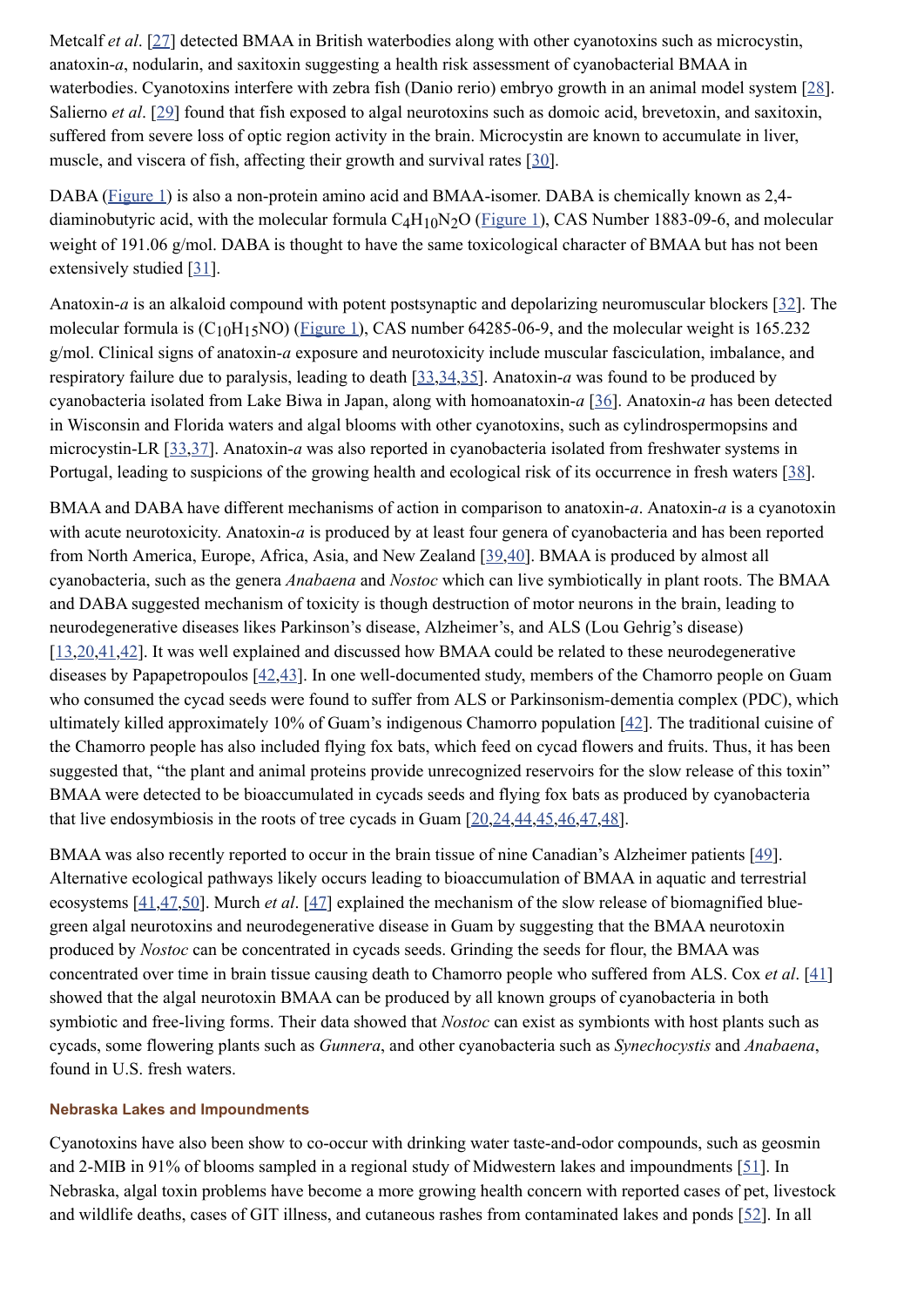these cases, acute exposure to toxins of cyanobacteria is suspected to be the primary cause.

Nebraska lakes and reservoirs appear to be particularly prone to cyanobacteria blooms. Beginning in 2004, cyanotoxins were regularly monitored by the Nebraska Department of Environmental Quality. Several lakes included in this monitoring program are annually reported to be a health alert issue in Nebraska [\[53\]](http://www.ncbi.nlm.nih.gov/pmc/articles/PMC3942747/#B53-toxins-06-00488). Pawnee Reservoir #34, Fremont Lake #20, Carter Lake, Swan Creek #5A, Willow Creek Reservoir #46, and others have exceeded 20 µg/L of microcystin. WHO health advisory concentration of microcystins as determined by immunoassay [\[54\]](http://www.ncbi.nlm.nih.gov/pmc/articles/PMC3942747/#B54-toxins-06-00488). A total of about 700 water samples were collected for monitoring algal toxin levels from 34 public lakes and reservoirs between 2004 and 2010. The number of lakes monitored has increased since then [\[53](http://www.ncbi.nlm.nih.gov/pmc/articles/PMC3942747/#B53-toxins-06-00488)[,54\]](http://www.ncbi.nlm.nih.gov/pmc/articles/PMC3942747/#B54-toxins-06-00488). According to the Nebraska Water Monitoring program report for 2010, lakes/reservoirs within Nebraska are under weekly monitoring from May 1 to September 30 each year. Weekly monitoring usually includes samples of fish and water for bacteria, and for algal toxins, namely microcystins [\[54\]](http://www.ncbi.nlm.nih.gov/pmc/articles/PMC3942747/#B54-toxins-06-00488). Health alerts are triggered in public lakes and reservoirs by NDEQ when the microcystin level reaches 20 µg/L, as measured by immunoassay. In 2004, health alerts were issued for 17 lakes/reservoirs (50% of lake samples), 12 lakes in 2005 (35%), six lakes in 2006 (12%), and six lakes in 2007 (13%) [\[53,](http://www.ncbi.nlm.nih.gov/pmc/articles/PMC3942747/#B53-toxins-06-00488)[54\]](http://www.ncbi.nlm.nih.gov/pmc/articles/PMC3942747/#B54-toxins-06-00488).

The present study was conducted to evaluate the potential for occurrence of neurotoxic cyanotoxins in Nebraska lakes and reservoirs, as well as associated plant and fish tissue collected during two summers, when cyanobacteria blooms are prevalent. The study employed a new detection method using derivatization combined with chromatography and fluorescence or mass spectrometry to simultaneously detect groups of cyanotoxins in biological and environmental samples [\[55\]](http://www.ncbi.nlm.nih.gov/pmc/articles/PMC3942747/#B55-toxins-06-00488). Few wide-spread monitoring studies of neurotoxic cyanotoxins have been conducted because of the difficulties in measuring low molecular weight and water soluble organics at trace levels in complex environmental matrices. The present study provides a snap shot of the occurrence of these compounds in lake water and in aquatic organisms likely to serve as a route of human exposure.

## **2. Results and Discussion**

Out of 387 environmental and biological samples including water, fish, and aquatic plants, 94 samples (24.3%) contained detectable levels of cyanotoxins measured using either HPLC/FD or LC/MS/MS [\(Table 2](http://www.ncbi.nlm.nih.gov/pmc/articles/PMC3942747/table/toxins-06-00488-t002/).).

[Go to:](http://www.ncbi.nlm.nih.gov/pmc/articles/PMC3942747/#)

[Table 2](http://www.ncbi.nlm.nih.gov/pmc/articles/PMC3942747/table/toxins-06-00488-t002/)

Summary of environmental samples collected from 2009 to 2010.

## **2.1. Water Samples**

Variable concentrations of cyanotoxins were measured in water samples collected from eight reservoirs between 2009 and 2010, and were not detected in control reservoirs. Conestoga reservoir was reported by NDEQ to have a level of 7.8 µg/L of microcystin in 2009 ([Figure 2](http://www.ncbi.nlm.nih.gov/pmc/articles/PMC3942747/figure/toxins-06-00488-f002/), [Table 3\)](http://www.ncbi.nlm.nih.gov/pmc/articles/PMC3942747/table/toxins-06-00488-t003/). In 2009, the BMAA concentrations ranged from below detection up to 24.5 µg/L in Rockford reservoir, Gage County. DABA concentrations ranged up to 13.2 µg/L in Rockford, Gage County, while anatoxin-*a* concentrations ranged up to 35.0 µg/L in Kirkman's Cove, Richardson County [\(Table 3\)](http://www.ncbi.nlm.nih.gov/pmc/articles/PMC3942747/table/toxins-06-00488-t003/). In 2010, BMAA concentrations ranged up to 25.3 µg/L in Kirkman's Cove, Richardson County. Measured DABA concentrations ranged up to 21.1 µg/L in Willow Creek, Pierce County. BMAA and DABA were detected in 13 water samples in 2009 and in 12 water samples in 2010. BMAA and DABA were found together in all water samples as DABA is BMAA isomer as reported previously [[25\]](http://www.ncbi.nlm.nih.gov/pmc/articles/PMC3942747/#B25-toxins-06-00488). Anatoxin-*a* was detected in 13 water samples in 2009 and in 18 water samples in 2010 at concentrations ranging up to 35 µg/L. Anatoxin-*a* concentrations ranged from below detection up to 16.1 µg/L in Willow Creek, Pierce County [\(Table 3\)](http://www.ncbi.nlm.nih.gov/pmc/articles/PMC3942747/table/toxins-06-00488-t003/). Though microcystins have been regularly monitored over the past seven years, BMAA, DABA, and anatoxin-*a* have not been previously reported in Nebraska reservoir waters. This is the first report of BMAA, DABA, and anatoxin-*a* not just in Nebraska, but in any Midwestern aquatic ecosystem [\[55\]](http://www.ncbi.nlm.nih.gov/pmc/articles/PMC3942747/#B55-toxins-06-00488). Jonasson *et al*. [\[17](http://www.ncbi.nlm.nih.gov/pmc/articles/PMC3942747/#B17-toxins-06-00488)] hypothesized that BMAA can bioaccumulate in ecosystems, and may transfer within major food webs. NDEQ regularly monitors lake/reservoir water quality during the summer months, and makes health reports when microcystins exceed 20  $\mu$ g/L (ppb) because it is now known that multiple cyanobacteria species have the ability to produce BMAA and DABA  $[41]$  $[41]$ ; there may be a relationship between these compounds and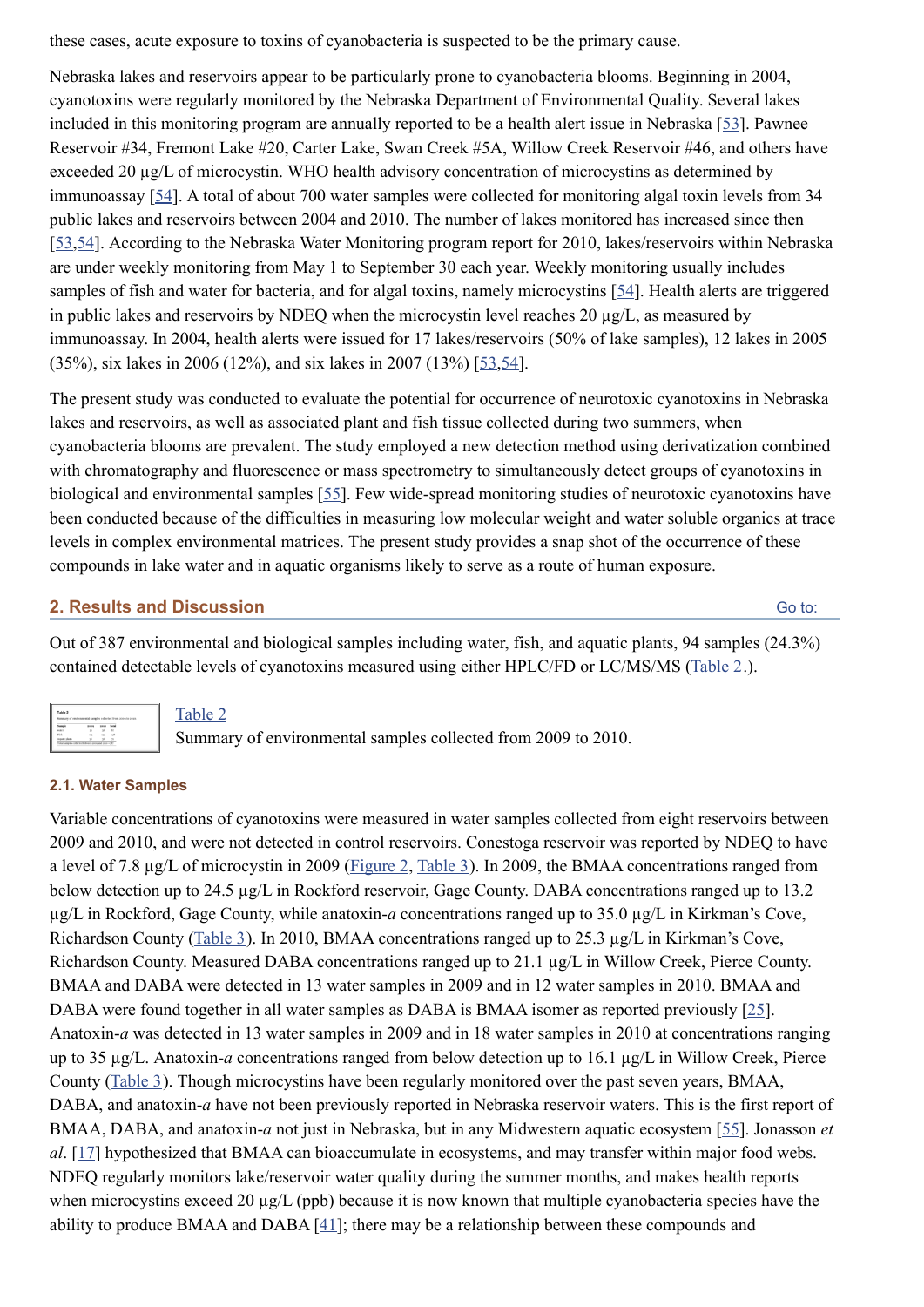



## [Figure 2](http://www.ncbi.nlm.nih.gov/pmc/articles/PMC3942747/figure/toxins-06-00488-f002/)

Comparison of BMAA, DABA, anatoxin-*a* concentrations measured in this study with total microcystin levels reported for reservoirs sampled in 2009 (**left**) and 2010 (**right**). Microcystin concentrations are measured by immunoassay and taken from the Nebraska **...**

| Table 3                |                                                                                                                                                                                                                                                                                                                                      |                                  |                   |                                                           |
|------------------------|--------------------------------------------------------------------------------------------------------------------------------------------------------------------------------------------------------------------------------------------------------------------------------------------------------------------------------------|----------------------------------|-------------------|-----------------------------------------------------------|
|                        | Coanobacteria neurotoxin concentrations (ag/L) measured in water samples from<br>2009 and 2010. HPLC/FL detection limits were 5.0 an/L for BMAS, 4.3 for BOAS.<br>anatoxin-a, and x-n ag/i, for microcratin 7. ND = Not Detected: 7 Microcratin com-<br>Abrazis ELISA method are from the Nebraska Department of Environmental Quali |                                  |                   |                                                           |
| <b>Bourrook County</b> | <b>Buttern numpled</b><br>(samber of samples) poon/preo-                                                                                                                                                                                                                                                                             | <b>EMAN Graff.)</b> DARK Graff.) | <b>EOOQ</b> /goos | <b><i><u>Spatialized</u></i></b><br>Text T.J.<br>pocu'zes |
| <b>Hubara</b>          | Leaseder a newburst Auctio Auction                                                                                                                                                                                                                                                                                                   |                                  | 6.6/80            | 14/80                                                     |
| Paymer                 | Lawyer workspiel/knowled weight                                                                                                                                                                                                                                                                                                      |                                  | $m = 200$         | teators                                                   |
| <b>Wagon</b><br>Train  | Lancaster solicated in phone 1970 ND                                                                                                                                                                                                                                                                                                 |                                  | NT-NT-            | ND ND                                                     |
| Stage<br>Couch.        | Lancador so neglal/so plants) NT(NT)                                                                                                                                                                                                                                                                                                 |                                  | NT-NT-            | \$0.50                                                    |
|                        | manufationauseful NE(NE)                                                                                                                                                                                                                                                                                                             |                                  | NY-NY-            | NO NO                                                     |
| East Twin Seward       |                                                                                                                                                                                                                                                                                                                                      |                                  |                   |                                                           |

## [Table 3](http://www.ncbi.nlm.nih.gov/pmc/articles/PMC3942747/table/toxins-06-00488-t003/)

Cyanobacteria neurotoxin concentrations (µg/L) measured in water samples from Nebraska reservoirs from 2009 and 2010. HPLC/FL detection limits were 5.0 µg/L for BMAA, 4.3 for BOAA, 7.0 for DABA, 6.0 for anatoxin- $a$ , and 5.0  $\mu$ g/L ...

Conestoga ([Table 3](http://www.ncbi.nlm.nih.gov/pmc/articles/PMC3942747/table/toxins-06-00488-t003/)) was reported to have detectable levels of microcystins by the ELISA test but did not have detectable levels of the other cyanotoxins measured in this study. The species of algae that produce microcystin are not necessarily the same that produce BMAA, DABA, or anatoxin-*a*. The NDEQ report on biweekly monitoring of microcystins, and issue a health alert preventing the public to get involved in any recreation activity when microcystin exceeds 20 µg/L (ppb). NDEQ monitors weekly or twice-monthly selected public lakes that are popular recreational sites usually during the summer season starting from May through September of each year. The occurrence of anatoxin-*a* has been previously reported in surface water [\[33](http://www.ncbi.nlm.nih.gov/pmc/articles/PMC3942747/#B33-toxins-06-00488)[,37](http://www.ncbi.nlm.nih.gov/pmc/articles/PMC3942747/#B37-toxins-06-00488)]. Hedman *et al*. [\[37\]](http://www.ncbi.nlm.nih.gov/pmc/articles/PMC3942747/#B37-toxins-06-00488) report that anatoxin-*a* was associated with the production of microcystin by cyanobacteria in Wisconsin water. Anatoxin-*a* was found in four samples out of 74 analyzed samples with a concentration range between 0.068 and 17.5 µg/L. Microcystin was detected in 36 of 74 samples with a concentration ranging from 0.12 to 7.6 µg/L. These anatoxin-*a* levels are comparable to levels measured in this study. Williams *et al*. [[33\]](http://www.ncbi.nlm.nih.gov/pmc/articles/PMC3942747/#B33-toxins-06-00488) report on the occurrence of cyanobacterial toxins in the Florida freshwater system with anatoxin-*a* concentrations of 0.05–7.0  $\mu$ g/L.

Osswald *et al*. [\[38\]](http://www.ncbi.nlm.nih.gov/pmc/articles/PMC3942747/#B38-toxins-06-00488) did not detect free anatoxin-*a* in samples from nine surface water reservoirs in Portugal, though 13 of 22 isolated cyanobacteria strains from these same environments were found to produce anatoxin-*a* in the laboratory. Seasonal variation of anatoxin-*a* levels has been reported in other studies and may coincide with algal activity [\[17\]](http://www.ncbi.nlm.nih.gov/pmc/articles/PMC3942747/#B17-toxins-06-00488).

## **2.2. Fish Tissue**

A variety of fish representative of Midwestern reservoirs were collected to investigate the effect of trophic level on neurotoxin occurrence. Fish samples were prepared and analyzed for both free and bound cyanotoxins. Detectable levels of BMAA, DABA, or anatoxin-*a* were found primarily in bottom feeding fish or the fish that depend on aquatic plants and algae as their main food source, such as catfish, drum, and carp. Previous investigators have also noted that these compounds are more likely to accumulate in bottom-dwelling fish [\[17](http://www.ncbi.nlm.nih.gov/pmc/articles/PMC3942747/#B17-toxins-06-00488)[,56](http://www.ncbi.nlm.nih.gov/pmc/articles/PMC3942747/#B56-toxins-06-00488)[,57\]](http://www.ncbi.nlm.nih.gov/pmc/articles/PMC3942747/#B57-toxins-06-00488). In 2009, the highest bound BMAA levels were detected in carp from Kirkman's Cove with a concentration of 1.39 µg/g, while the lowest concentration were in bluegill from Willow Creek at a concentration of 0.056 µg/g. Free BMAA concentrations ranged between the highest level of 0.416 µg/g in bass from Pawnee and the lowest level was 0.103 µg/g in carp from Kirkman's Cove. The highest bound DABA recorded was 1.16 µg/g in white crappie from Rockford, and the lowest level was 0.167 µg/g in Walleye from Pawnee. The highest free DABA detected was 0.364 µg/g in bass fish from Pawnee, while the lowest was 0.239 µg/g in carp from Kirkman's Cove.

In 2010, the highest concentration of bound BMAA detected in carp collected from Rockford with a concentration of 2.57  $\mu$ g/g, and the lowest was 0.476  $\mu$ g/g in carp from Willow Creek. The highest free BMAA concentration detected in white Crappie from Kirkman's Cove was 0.327 µg/g, while the lowest was 0.06 µg/g in a White crappie from Rockford. The highest bound DABA recorded was 1.53 µg/g in carp from Rockford Lake,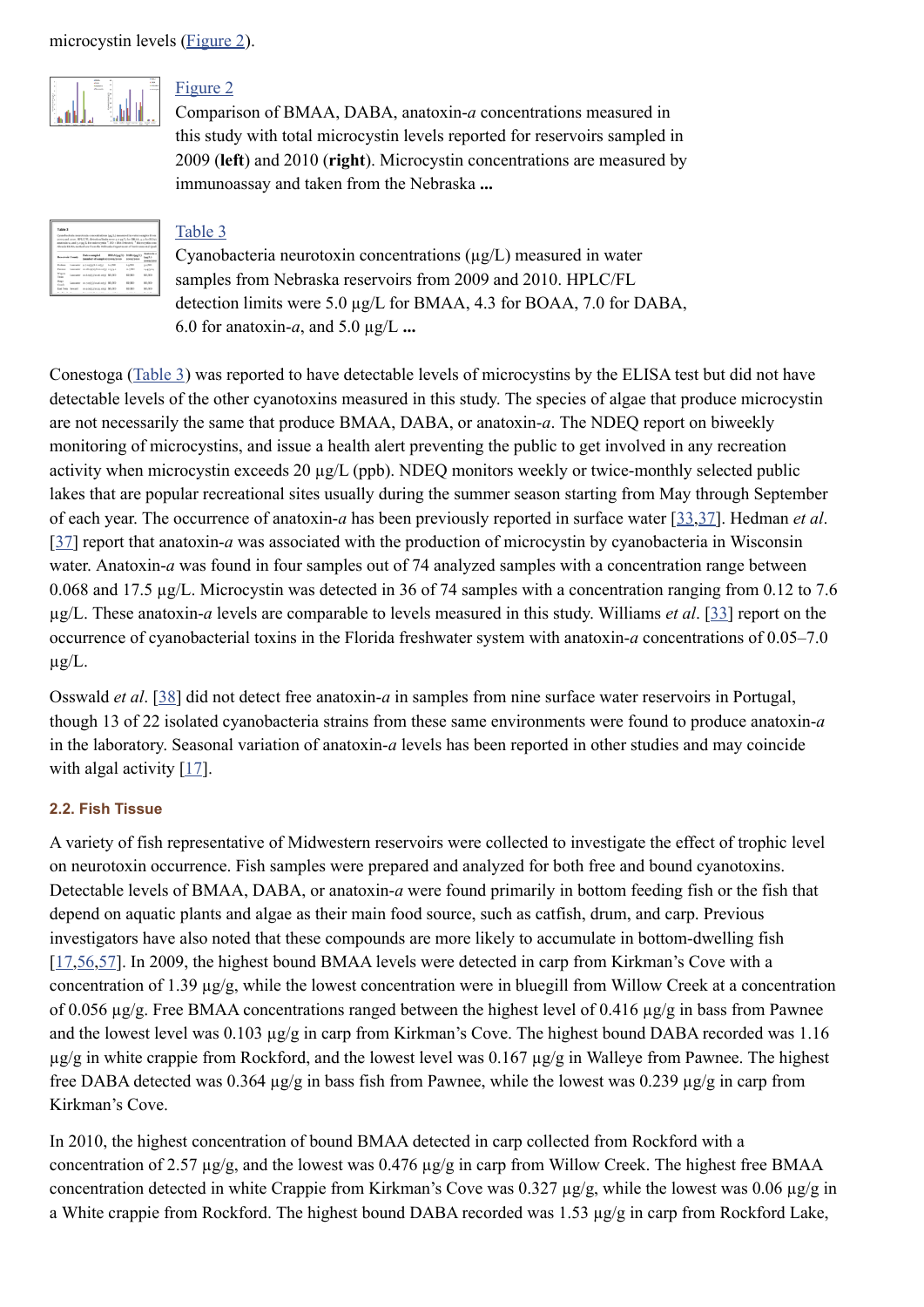and the lowest was 0.129 µg/g in a walleye from Rockford. The highest free DABA recorded was 0.213 µg/g in a walleye fish from Rockford, while the lowest was 0.0216  $\mu$ g/g in a carp from Willow Creek ([Table 4\)](http://www.ncbi.nlm.nih.gov/pmc/articles/PMC3942747/table/toxins-06-00488-t004/).

|                   | HPLC/FD results showing cranotoxin concentrations (ag/g) measured in fish samp |                    |                                                          |                |                |
|-------------------|--------------------------------------------------------------------------------|--------------------|----------------------------------------------------------|----------------|----------------|
|                   | in Nebruska, 2004 and 2010.                                                    |                    |                                                          |                |                |
| Bearrow           | Species (ciadis.)<br><b><i>Informati</i></b>                                   | <b>Truc</b>        | <b>EMAA (pg/g)board</b> DARA (pg/g) board<br><b>free</b> |                | free.          |
| Estenada<br>Corp. | Carp 18                                                                        | 2000 1.50          | 0.893                                                    | 6.51           | 0.276          |
|                   | Cara-1/0                                                                       | now off            | o ser                                                    | 1.151          | 0.158          |
|                   | White croppin (2)                                                              | anso a.6           | 0.347                                                    | N2             | N <sub>2</sub> |
| Former            | Reparted                                                                       | <b>SORG O.S.</b>   | 0.455                                                    | $\overline{a}$ | 0.354          |
|                   | <b>Shadrat</b>                                                                 | <b>MADE IS FOR</b> | o sat-                                                   | 0.054          | N <sub>2</sub> |
|                   | Walker (s)                                                                     | anno o.fing        | 0.01                                                     | a sin          | $_{\rm HII}$   |
|                   | White croppie (p)                                                              | 300g o.16          | 0.332                                                    | 1.15           | NT-            |
| Enclosed          | Born O.D.                                                                      | 2006 0.31          | 0.27                                                     | LOA            | $N\Gamma$      |
|                   | Cefektub                                                                       | anno o ka          | 0.014                                                    | 1.19           | NT             |

## [Table 4](http://www.ncbi.nlm.nih.gov/pmc/articles/PMC3942747/table/toxins-06-00488-t004/)

HPLC/FD results showing cyanotoxin concentrations  $(\mu g/g)$  measured in fish samples collected in reservoirs in Nebraska, 2009 and 2010.

In general, BMAA were detected in 31 fish tissue samples, while DABA were detected in 26 fish samples. In all fish samples that were collected between 2009 and 2010, no anatoxin-*a* was detected ([Table 4\)](http://www.ncbi.nlm.nih.gov/pmc/articles/PMC3942747/table/toxins-06-00488-t004/), because anatoxin-*a* may not have the same accumulation pathway as BMAA and DABA throughout the tissues of fish. BMAA was found in fish and invertebrates collected from the Baltic Sea during the summer season of 2007– 2008. The level of BMAA detected was between 0.008 and 0.059  $\mu$ g/g, measured using LC-MS/MS [\[17\]](http://www.ncbi.nlm.nih.gov/pmc/articles/PMC3942747/#B17-toxins-06-00488). These results show that BMAA occurred in fish tissue and at levels similar to those measured in this study. Turbot, herring, and common whitefish were found to have measureable levels of BMAA, and are also used for human consumption. Jonasson *et al*. [\[17\]](http://www.ncbi.nlm.nih.gov/pmc/articles/PMC3942747/#B17-toxins-06-00488) found the highest BMAA concentrations in bottom-dwelling fishes comparable to this study. BMAA has been reported in South Florida invertebrates including pink shrimp, blue crab, scrawled cowfish, with concentrations ranging between 34 and 6976 µg/g in tissue samples collected during the spring and summer of 2007. Most recently, Mondo *et al*. [\[18\]](http://www.ncbi.nlm.nih.gov/pmc/articles/PMC3942747/#B18-toxins-06-00488) found BMAA in fins of all seven different species of shark collected from South Florida. They used both HPLC/FD and LC/MS/MS and their results showed concentrations of BMAA between 144 and 1836 ng/g. Shark fins are popularly used in shark fin soup in Florida. These previous studies indicate a wide range of BMAA in animal tissue, similar to the present study of Nebraska reservoirs [\[24](http://www.ncbi.nlm.nih.gov/pmc/articles/PMC3942747/#B24-toxins-06-00488)[,48](http://www.ncbi.nlm.nih.gov/pmc/articles/PMC3942747/#B48-toxins-06-00488)[,50\]](http://www.ncbi.nlm.nih.gov/pmc/articles/PMC3942747/#B50-toxins-06-00488).

Ibelings *et al*. [\[58\]](http://www.ncbi.nlm.nih.gov/pmc/articles/PMC3942747/#B58-toxins-06-00488) indicated that anatoxin-*a* is less likely to occur in fish and seafood, and even less in samples taken from freshwater, which is consistent with a lack of detections for anatoxin-*a* in any of the fish samples collected in this study.

## **2.3. Aquatic Plants**

In general, both in 2009 and 2010, BMAA, DABA, and anatoxin-*a* were detected in 15 aquatic plant samples; these results were the first to be reported for all three cyanotoxins in Nebraska freshwater ecosystems. In our cyanobacterial neurotoxin investigation in reservoirs, the principle genus of aquatic plant was *Myriophyllum* (water milfoil). Cyanobacteria are known to live in endosymbiotic relationships with other higher plants such as *Gunnera*, and water milfoil [[41\]](http://www.ncbi.nlm.nih.gov/pmc/articles/PMC3942747/#B41-toxins-06-00488). On the other hand, cyanotoxins can occur in aquatic plant tissue through direct exposure and absorption from surrounding contaminated environment, as shown in several studies [\[19,](http://www.ncbi.nlm.nih.gov/pmc/articles/PMC3942747/#B19-toxins-06-00488)[59,](http://www.ncbi.nlm.nih.gov/pmc/articles/PMC3942747/#B59-toxins-06-00488)[60\]](http://www.ncbi.nlm.nih.gov/pmc/articles/PMC3942747/#B60-toxins-06-00488).

Cyanotoxins were measured in 30 of 72 aquatic plant samples collected during 2009–2010. Free and bound cyano-neurotoxin was determined in aquatic plants. For 2009, the highest level of bound BMAA detected in aquatic plants was 6.7 µg/g taken from Rockford, and the lowest detected level was 4.5 µg/g from Holmes. The highest free BMAA detected in aquatic plant was 3.51  $\mu$ g/g from Pawnee, and the lowest was 1.86  $\mu$ g/g from Rockford. The highest bound DABA recorded in aquatic plant was 3.37 µg/g from Kirkman's Cove and the lowest was 1.61 µg/g from Holmes. Only one lake sample showed a detectable level of free DABA—1.96 µg/g from Swan Creek. The highest bound anatoxin-*a* detected was in Swan Creek, with a concentration of 8.01 µg/g, and the lowest was 1.47 µg/g in Rockford. The highest level of free anatoxin-*a* was 0.61 µg/g in Holmes, and the lowest was 0.26 µg/g in Rockford ([Table 5\)](http://www.ncbi.nlm.nih.gov/pmc/articles/PMC3942747/table/toxins-06-00488-t005/).



## [Table 5](http://www.ncbi.nlm.nih.gov/pmc/articles/PMC3942747/table/toxins-06-00488-t005/)

Cyano-neurotoxin concentrations (µg/g) measured using HPLC/FL in aquatic plant samples from 12 reservoirs in Nebraska in 2009 and 2010.

In 2010, the highest bound BMAA detected was 12.7 µg/g from aquatic plants collected from Kirkman's Cove, and the lowest was 0.48 µg/g in Pawnee. While the highest free BMAA detected was 13.4 µg/g in Rockford, and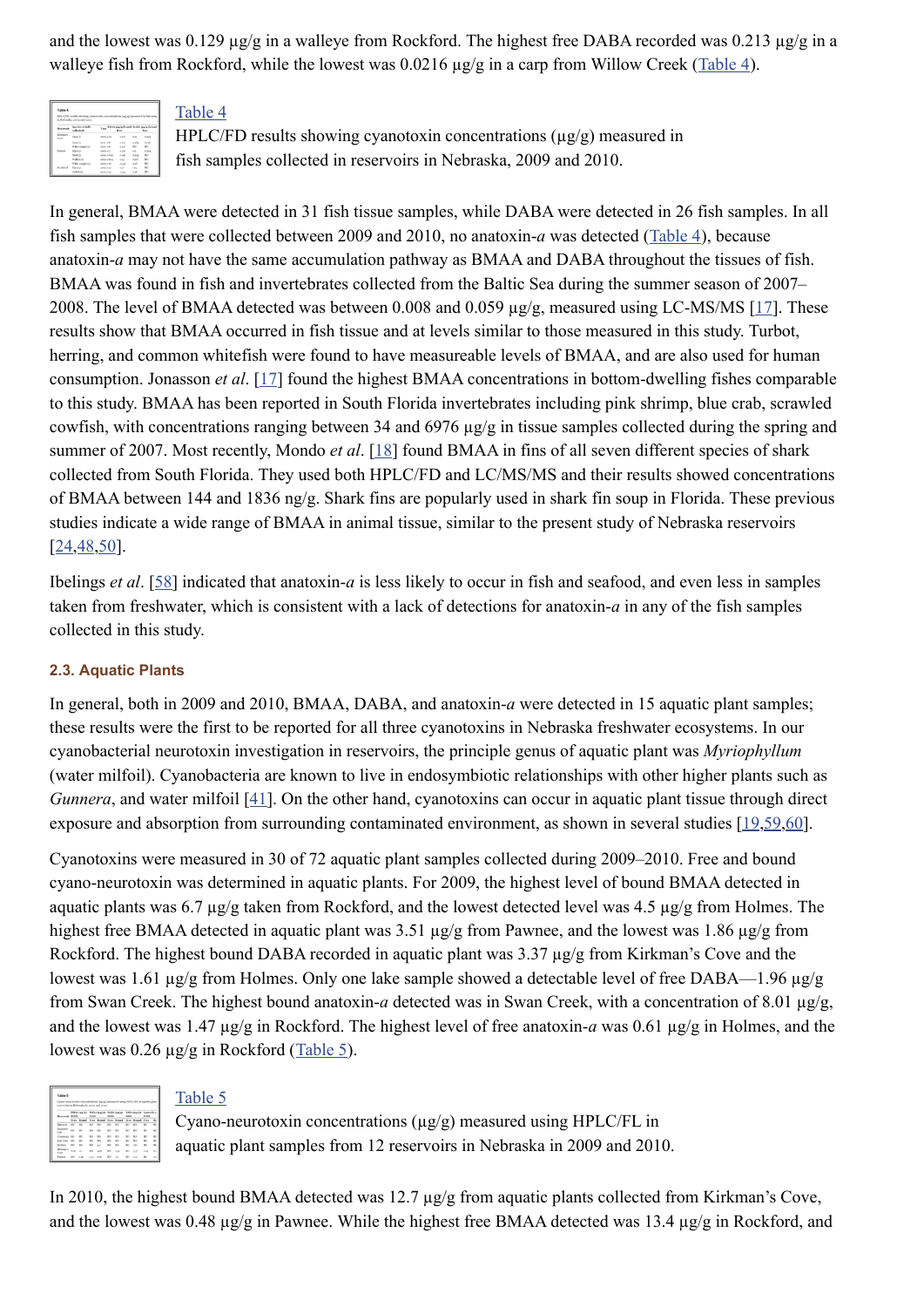the lowest was 4.53 µg/g from Willow Creek. The highest bound DABA detected in aquatic plant was 8.31 µg/g from Willow Creek, and the lowest detected level was 1.9 µg/g in Pawnee. Meanwhile, the highest free DABA were founded just in one lake sample (Willow Creek) with a concentration of 2.19  $\mu$ g/g. The highest bound anatoxin-*a* concentration in aquatic plants was 8.05  $\mu$ g/g from Kirkman's Cove, and the lowest was 0.18  $\mu$ g/g from Pawnee. Meanwhile, the highest free anatoxin-*a* level was 0.42 µg/g from Willow Creek, and the lowest was 0.22  $\mu$ g/g from Rockford [\(Table 5\)](http://www.ncbi.nlm.nih.gov/pmc/articles/PMC3942747/table/toxins-06-00488-t005/).

BMAA was first isolated from cycad seeds (*Cycas circinalis*) and considered a cycad toxin [\[61\]](http://www.ncbi.nlm.nih.gov/pmc/articles/PMC3942747/#B61-toxins-06-00488), but Cox *et al*. [\[24\]](http://www.ncbi.nlm.nih.gov/pmc/articles/PMC3942747/#B24-toxins-06-00488) discovered that BMAA was actually produced by cyanobacteria that live symbiotically in roots of cycad trees. BMAA was found in the free amino acids of animal and plant tissues [[24,](http://www.ncbi.nlm.nih.gov/pmc/articles/PMC3942747/#B24-toxins-06-00488)[48,](http://www.ncbi.nlm.nih.gov/pmc/articles/PMC3942747/#B48-toxins-06-00488)[50\]](http://www.ncbi.nlm.nih.gov/pmc/articles/PMC3942747/#B50-toxins-06-00488). Duncan *et al*. [\[62](http://www.ncbi.nlm.nih.gov/pmc/articles/PMC3942747/#B62-toxins-06-00488)] found BMAA in the female gametophyte tissue or the endosperm of cycads seeds, ranging from 0.29 to 1 mg/g of dry weight. BMAA and DABA were also found to be concentrated within the reproductive system of tree cycads (*Cycas micronesica*) [\[20\]](http://www.ncbi.nlm.nih.gov/pmc/articles/PMC3942747/#B20-toxins-06-00488). Murch *et al*. [\[50\]](http://www.ncbi.nlm.nih.gov/pmc/articles/PMC3942747/#B50-toxins-06-00488) explained the mechanism for slow release of cyanobacterial neurotoxins. In their study, they found BMAA released from the cyanobacterial genus *Nostoc* found in the cycad root BMAA was also found in leaf tissue (738  $\mu$ g/g), outer seed layer (48  $\mu$ g/g), the seed sarcotesta (89  $\mu$ g/g), and in the female gametophyte (81 µg/g), all in bound form. BMAA can be produced by almost all cyanobacteria in freshwater and marine ecosystems [\[41](http://www.ncbi.nlm.nih.gov/pmc/articles/PMC3942747/#B41-toxins-06-00488)[,59\]](http://www.ncbi.nlm.nih.gov/pmc/articles/PMC3942747/#B59-toxins-06-00488). BMAA was found in cyanobacteria-plant symbioses in freshwater plants like water fern (*Azolla filiculoides*) (2 µg/g), and in *Gunnera kauaiensis* (4 µg/g) [\[24\]](http://www.ncbi.nlm.nih.gov/pmc/articles/PMC3942747/#B24-toxins-06-00488). *Gunnera* and *Azolla* were found in Nebraska [\[63\]](http://www.ncbi.nlm.nih.gov/pmc/articles/PMC3942747/#B63-toxins-06-00488).

Metcalf *et al.* [\[27\]](http://www.ncbi.nlm.nih.gov/pmc/articles/PMC3942747/#B27-toxins-06-00488) detected BMAA in all 12 cyanobacteria blooms, scums, and mats collected from 1990 to 2007, with a concentration ranging between 8 and 287  $\mu$ g/g, with anatoxin-*a* and other cyanotoxins (microcystin, nodularin, and saxitoxin) in 10 of the 12 samples taken from British water-bodies. This present study also suggests that BMAA and anatoxin-*a* can be associated with other cyanotoxins in water, which is consistent with these results. BMAA, DABA, and anatoxin-*a* in aquatic plant samples generally co-occur in lakes with detectable levels of these toxins. Cyanobacteria provide energy and nitrogen to the higher plant [\[64\]](http://www.ncbi.nlm.nih.gov/pmc/articles/PMC3942747/#B64-toxins-06-00488), and then via an unknown pathway, these cyanotoxins may also accumulate in plant tissues.

## **2.4. LC/MS/MS Confirmation**

Because fluorescence detection can result in false positives for complex matrices, cyanotoxin concentrations measured in selected water, fish, and plant samples were confirmed using liquid chromatography tandem mass spectrometry (LC-MS/MS). Extracts from 19 positive and four negative samples obtained using HPLC/FD were subjected to additional analysis using mass spectrometry. LC/MS/MS data are generally comparable to results using fluorescence detection (HPLC/FD) [\(Table 6\)](http://www.ncbi.nlm.nih.gov/pmc/articles/PMC3942747/table/toxins-06-00488-t006/). As was expected, the negative samples showed no trace of cyanotoxins, meaning the use of HPLC/FD could be very beneficial as a first-step investigation method, and a good sample screening method  $[18, 25, 49, 59, 65]$  $[18, 25, 49, 59, 65]$  $[18, 25, 49, 59, 65]$  $[18, 25, 49, 59, 65]$  $[18, 25, 49, 59, 65]$  $[18, 25, 49, 59, 65]$  $[18, 25, 49, 59, 65]$  $[18, 25, 49, 59, 65]$  $[18, 25, 49, 59, 65]$ .

| Comparison of concentrations measured using LC/MS/MS and HPLC/FD for sele |              |                 |  |                 |                                                 |                 |                |                                                                                       |
|---------------------------------------------------------------------------|--------------|-----------------|--|-----------------|-------------------------------------------------|-----------------|----------------|---------------------------------------------------------------------------------------|
|                                                                           |              |                 |  |                 |                                                 |                 |                |                                                                                       |
|                                                                           |              |                 |  |                 |                                                 |                 |                | aquatic plant samples (water concentrations in µg/L, fish and aquatic plants (in µg/; |
| <b>Bongraph</b>                                                           |              | <b>SPLCTO</b>   |  |                 |                                                 | <b>LC/MN/NN</b> |                |                                                                                       |
|                                                                           | Sample Trav- |                 |  |                 | Your BMAA DARA Approvince BMAA FISHA Approxima- |                 |                |                                                                                       |
| <b>Holmes</b>                                                             | Weber        | pang K.o.       |  | z.              | 6.8                                             | 16.8            | $\overline{m}$ | ni v                                                                                  |
| <b>Edmon's Corp Water</b>                                                 |              | <b>ANDREA</b>   |  | 5.9             | 55                                              | 6.52            | 13.8           | 105.71                                                                                |
| Paymer                                                                    | Water        | $1000$ m.h.     |  | 10.7            | 16.6                                            | 335             | ST-R           | $n = 0$                                                                               |
| Concetoga                                                                 | Water.       | more. NO        |  | NO <sub>1</sub> | N                                               | N1              | N1             | NO <sub>1</sub>                                                                       |
| William Couch Water                                                       |              | post such       |  | 31.54           | 16.1                                            | 33.6            | <b>NA</b>      | 10.1                                                                                  |
| Rockford                                                                  | Water        | <b>BROS BAN</b> |  | 15.8            | 8.4                                             | 29.6            | 20.8           | 75.8                                                                                  |
| <b>Swan Crook</b>                                                         | Water        | poor u.M.       |  | 5.0             | $_{12}$                                         | <b>MA</b>       | <b>VEG</b>     | 5.2                                                                                   |
| Paymer                                                                    | Water        | <b>MAG</b> A.M. |  |                 | 5.54                                            | 5.00            |                | 19.8                                                                                  |
| Eichman's Cour Water                                                      |              | 3100 25.5       |  | DAY             | 6a                                              |                 |                |                                                                                       |
| <b>Rockford Committee</b>                                                 |              | ----            |  | ----            |                                                 |                 |                | -                                                                                     |

## [Table 6](http://www.ncbi.nlm.nih.gov/pmc/articles/PMC3942747/table/toxins-06-00488-t006/)

Comparison of concentrations measured using LC/MS/MS and HPLC/FD for selected water, fish, and aquatic plant samples (water concentrations in  $\mu$ g/L, fish and aquatic plants (in  $\mu$ g/g)).

BMAA and DABA were detected by using LC-MS/MS in plant seeds of *Cycas revoluta* and *Lathyrus latifolius*, with a concentration of free BMAA of 6.96  $\mu$ g/g<sup>-1</sup> and DABA at 4.21  $\mu$ g/g<sup>-1</sup> [\[66\]](http://www.ncbi.nlm.nih.gov/pmc/articles/PMC3942747/#B66-toxins-06-00488). BMAA and DABA were both detected in Dutch urban waters with cyanobacterial blooms using LC-MS/MS, with free BMAA at 42 µg/g [\[14](http://www.ncbi.nlm.nih.gov/pmc/articles/PMC3942747/#B14-toxins-06-00488)]. Jonasson *et al*. [\[17\]](http://www.ncbi.nlm.nih.gov/pmc/articles/PMC3942747/#B17-toxins-06-00488) detected BMAA in Baltic fish using LC/MS/MS method and Li *et al*. [\[15\]](http://www.ncbi.nlm.nih.gov/pmc/articles/PMC3942747/#B15-toxins-06-00488) used LC/MS/MS to determine the level of BMAA in Chinese waters. Anatoxin-*a* was also detected by using LC-MS/MS [\[37](http://www.ncbi.nlm.nih.gov/pmc/articles/PMC3942747/#B37-toxins-06-00488)[,67\]](http://www.ncbi.nlm.nih.gov/pmc/articles/PMC3942747/#B67-toxins-06-00488). These studies support our use of LC-MS/MS as a necessary confirmation, and the presence of BMAA along with other cyanotoxins such as DABA [\[25](http://www.ncbi.nlm.nih.gov/pmc/articles/PMC3942747/#B25-toxins-06-00488)[,62\]](http://www.ncbi.nlm.nih.gov/pmc/articles/PMC3942747/#B62-toxins-06-00488) [\(Figure 3\)](http://www.ncbi.nlm.nih.gov/pmc/articles/PMC3942747/figure/toxins-06-00488-f003/).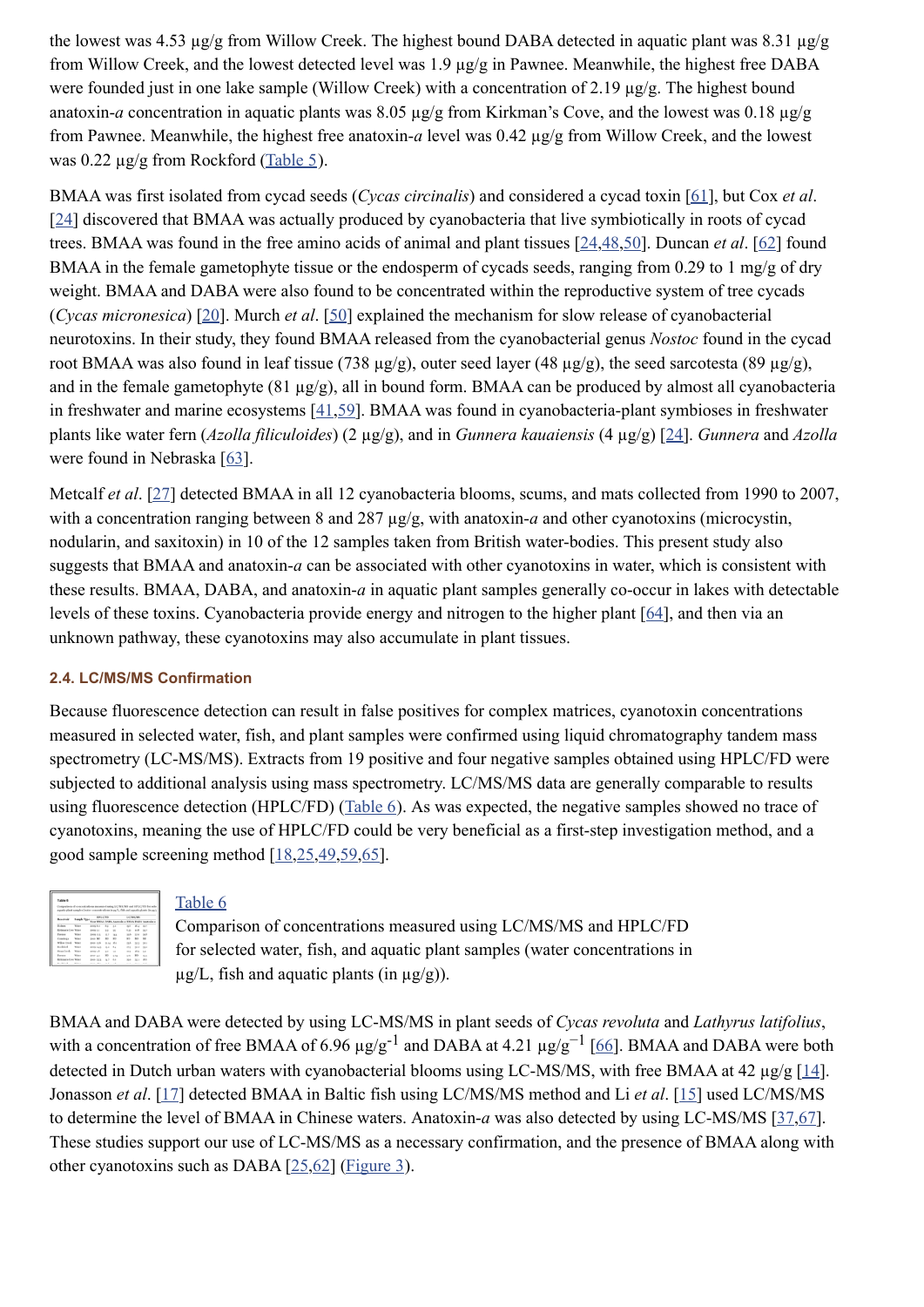

Comparison of HPLC/FD and LC/MS/MS chromatograms for extract from reservoir water samples collected from Rockford reservoir in 2009. LC/MS/MS selected reaction monitoring (SRM) peaks at 10.08, 18.31, 20.38, 24.03, and 27.95 min correspond to detections **...**

## **3. Experimental Section**

[Go to:](http://www.ncbi.nlm.nih.gov/pmc/articles/PMC3942747/#)

## **3.1. Sample Collection**

Between 2009 and 2010, a total of 387 environmental and biological samples were collected from 12 different reservoirs across Nebraska, USA ([Figure 4\)](http://www.ncbi.nlm.nih.gov/pmc/articles/PMC3942747/figure/toxins-06-00488-f004/). Ten reservoirs under study were well known for a history of cyanotoxins problems since 2004 [[53\]](http://www.ncbi.nlm.nih.gov/pmc/articles/PMC3942747/#B53-toxins-06-00488). Sample collection was coordinated to occur within 1–3 days after an official lake water quality health alert was announced by Nebraska Department of Environmental Quality (NDEQ), when microcystin levels exceeded 20 µg/L (ppb). According to NDEQ, health alerts remain in effect until microcystin levels decline to below 20 ppb for two consecutive weeks [\[54\]](http://www.ncbi.nlm.nih.gov/pmc/articles/PMC3942747/#B54-toxins-06-00488). Two additional reservoirs with no history of cyanotoxins since 2004 in this study were used as controls. All samples were collected in brown polypropylene bottles, transported in a cooler with ice to the Water Sciences Laboratory following USGS guidelines for sampling [\[68\]](http://www.ncbi.nlm.nih.gov/pmc/articles/PMC3942747/#B68-toxins-06-00488). Samples then were kept frozen (−20 °C) until extraction and analysis [\[37\]](http://www.ncbi.nlm.nih.gov/pmc/articles/PMC3942747/#B37-toxins-06-00488).



## [Figure 4](http://www.ncbi.nlm.nih.gov/pmc/articles/PMC3942747/figure/toxins-06-00488-f004/)

Nebraska map showing reservoirs under study locations for the present study in red dots and other Nebraska Department of Environmental Quality (NDEQ) monitored locations in green.

In 2009 and 2010, a total of 67 (31 in 2009 and 36 in 2010) water samples were collected in 500-mL amber glass bottles with Teflon-lined lids [[69](http://www.ncbi.nlm.nih.gov/pmc/articles/PMC3942747/#B69-toxins-06-00488)] during summer months typical for toxic algal outbreaks in Nebraska lakes. A total of 3–4 samples were collected from each reservoir, taken from different geographic directions, mostly the opposite side to the wind direction. A total of 248 fish samples (115 in 2009, 133 in 2010) were collected from all 12 lakes [\(Figure 4](http://www.ncbi.nlm.nih.gov/pmc/articles/PMC3942747/figure/toxins-06-00488-f004/)). Fish samples collected include bottom feeding fish such as carp and catfish using either nets or electrofishing methods with the help of the Nebraska Game and Parks Commission, Fisheries, Southeast District. The 72 aquatic plants samples (36 in 2009, 36 in 2010) collected are well known to grow in Midwestern lakes and commonly known as water milfoil (genus *Myriophyllum*). Three species (*M. aquaticum*, *M. heterophyllum* and *M. spicatum*) have become particularly aggressive invasive plants in lakes, natural waterways and irrigation canals in North America  $[63,70]$  $[63,70]$ . This has prompted the implementation of control plans by many U.S. states most affected by the invasions. These aquatic plants were hand collected and kept frozen in plastic zipper bags until processing.

## **3.2. Sample Extraction and Analysis**

Details of method development and validation are published elsewhere [[55\]](http://www.ncbi.nlm.nih.gov/pmc/articles/PMC3942747/#B55-toxins-06-00488). Standards were prepared from pure reagents. DABA (DL-2,4-diaminobutyric dihydrochloride) standards were purchased from Acros organics, NJ, USA, anatoxin-*a* from Tocris Bioscience, Bristol, UK, and L-BMAA (β-*N*-methylamino-L-alanine hydrochloride) and AABA (DL-2-aminobutyric acid) from Sigma-Aldrich, St. Louis, MO, USA. Waters, Oasis-MCX 6cc (150 mg) LP extraction cartridges were purchased from Waters Corp. (Milford, MA, USA). Reagents used in the AQC synthesis included dry acetonitrile (Fisher Scientific, Fair Lawn, NJ, USA), 6-aminoquinoline (AMQ) and Di(*N*succinimidy) carbonate (DSC) which were obtained from Sigma-Aldrich Co., St. Louis, MO, USA.

Cyanotoxins were extracted from water using Oasis MCX (Waters Corporation, Milford, MA, USA) solid phase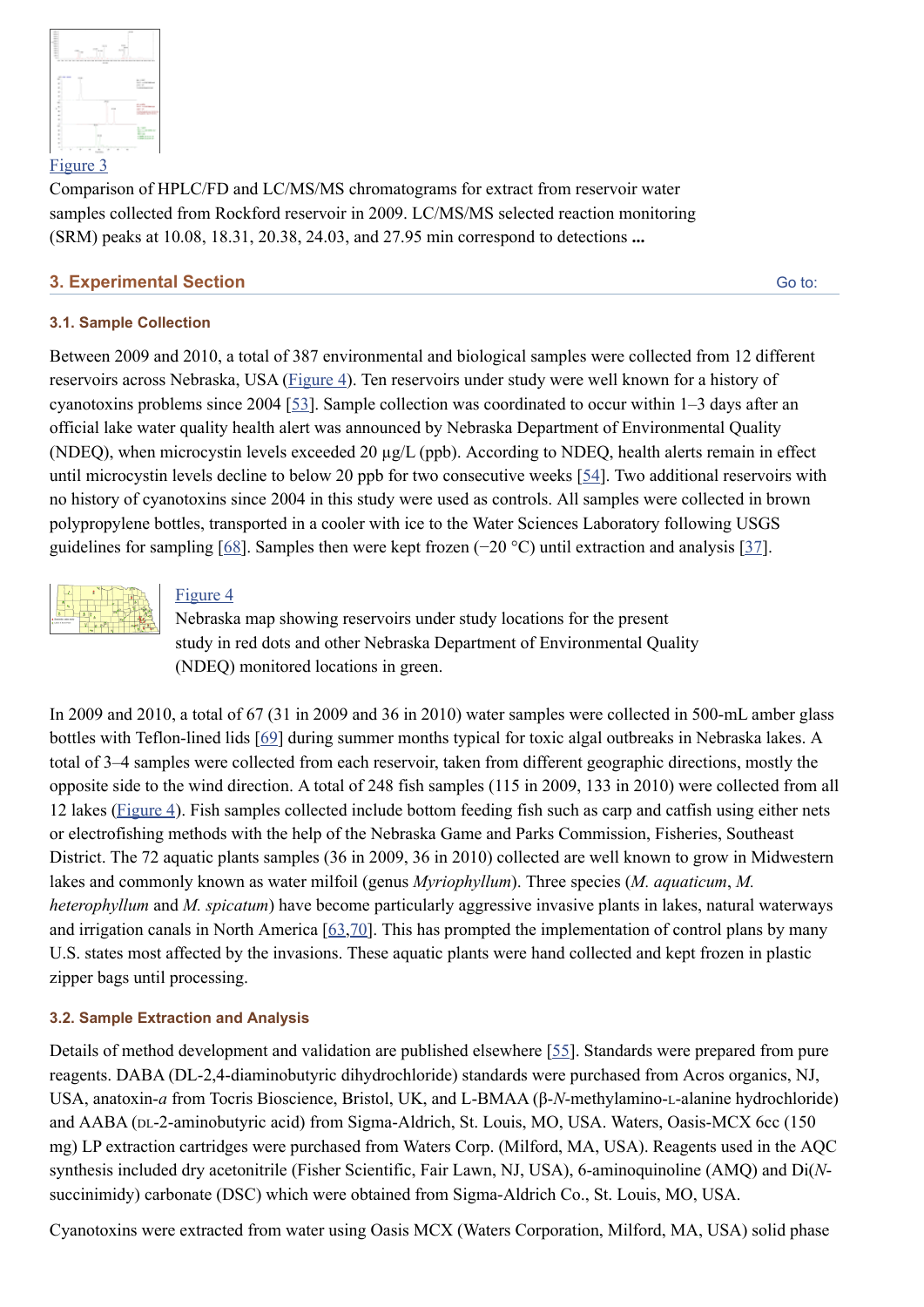extraction cartridges (SPE). The MCX column was conditioned using 5 mL methanol, allowed to dry for at least 10 min, and then washed with 5 mL reagent water. Extracted toxins were eluted using 6 mL of 5% (*v*/*v*) ammonia ammonium hydroxide in methanol, evaporated under nitrogen, dissolved reagent water and derivatized using AQC.

Tissue extracts were prepared using a protocol provided by the Institution of Ethnomedicine in Jackson Hole, WY with some modifications [\[55\]](http://www.ncbi.nlm.nih.gov/pmc/articles/PMC3942747/#B55-toxins-06-00488). Frozen fish were thawed and filleted and the aquatic plants were mechanically cleaned. Both fish and plant samples were freeze dried in liquid nitrogen overnight using a Labconco freezer-drying system. Next day samples were ground fine and returned to the freezer. Samples were weighed (0.100 g) into a 15 mL centrifuge tube then mixed with 1 mL of 0.1 N TCA by vortexing for 1 min using a Fisher Scientific Sonic dismembrator. The probe washed between samples with 100% purified water, 50% methanol in water and 100% methanol. The sonicated mixture was stored at 4 °C overnight (16 h) to free protein-bound amino acids. The mixture was then vortexed and centrifuged for 10 min at 1300 rpm to separate solids from the aqueous extract. The extract containing unbound or "free" amino acids, including BMAA and DABA, were transfer extract to microcentrifuge filter tube (Whatman microfilter MWCO) for removal of suspended proteins and centrifuged for 10 min at 1300 rpm. Extraction was repeated by adding 1 mL of 0.1 N TCA to the pellets in the original centrifuge tube, vortexed, sonicated, centrifuged, and filtered before combining with the first portion for subsequent derivatization.

Bound toxins were extracted in the remaining pellet by transferring and mixing with 2 mL of 6 N HCl in a glass centrifuge tube. The toxins in the solid material were released through acid hydrolysis and heated at 110 °C overnight (16 h). After hydrolysis, the suspension was filtered using a microcentrifuge filter (Whatman Ultrafiltration microfilter, EMD Millipore, Billerica, MA, USA) and dried under vacuum for 2 h. After drying, sample filtrate was reconstituted with 1 mL reagent water and derivatized with AQC. Two methods have been used to detect cyanotoxins in our biological samples [\[55\]](http://www.ncbi.nlm.nih.gov/pmc/articles/PMC3942747/#B55-toxins-06-00488) and are briefly described in the following sections.

## **3.2.1. HPLC/FL Instrumental Method**

High performance liquid chromatography with fluorescence detection (HPLC/FD) was used for preliminary analysis of all extracts. Amino acids and cyanotoxins were separated using a reverse-phase column (Kromasil-Thermohypersil C8 column,  $4.6 \times 250$  mm) on a Waters HPLC Alliance 2695 solvent controller and autosampler (Waters Corporation, Milford, MA, USA). Cyanotoxins concentrations were quantified by detection of the fluorescent tag (Waters 2475 Multi λ-Fluorescence Detector) with excitation at 250 nm and emission at 395 nm with reference to a standard curve. An example chromatogram is show in [Figure 3](http://www.ncbi.nlm.nih.gov/pmc/articles/PMC3942747/figure/toxins-06-00488-f003/).

#### **3.2.2. LC/MS/MS Instrumental Method**

Liquid chromatography-ion trap tandem mass spectrometer (LC/MS/MS) used for confirmation and quantitative analysis of BMAA, DABA, and anatoxin-*a*. Separation used a Waters 2695 solvent controller and auto sampler interfaced with a Finnigan LCQ "Classic" ion trap mass spectrometer equipped with atmospheric pressure ionization fitted with an electrospray ionization (ESI) source (LCQ Classic, Thermo Electron, Waltham, MA, USA). Instrument control, data processing, and analysis used Xcalibur software. A Hypurity C18 HPLC column  $(2.1 \text{ mm} \times 250 \text{ mm} \times 5 \text{ µm}$ ; Thermo-Scientific, Waltham, MA, USA) was employed for separation. The mobile phase consisted of solvent A (ammonium formate; 0.5 g/L in water/solvent B (ammonium formate; 0.5 g/L in methanol).

## **4. Conclusions**

[Go to:](http://www.ncbi.nlm.nih.gov/pmc/articles/PMC3942747/#)

The cyanotoxins BMAA, DABA, and anatoxin-*a* are reported for multiple Midwestern impoundments. Ninetyfour environmental samples with various levels of BMAA, DABA, and anatoxin-a, out of 378 samples, were collected. Water samples showed 31 positives out of 67, fish samples showed 33 positives out of 248, and aquatic plants (water milfoil) displayed 30 positive samples out of 72 collected samples ([Table 7\)](http://www.ncbi.nlm.nih.gov/pmc/articles/PMC3942747/table/toxins-06-00488-t007/). Summer is the main time of the year that cyanobacteria produce/release cyanotoxins into the environment. The occurrence of cyanotoxins in lake water, aquatic plants and fish suggests potential for transfer throughout the ecosystem to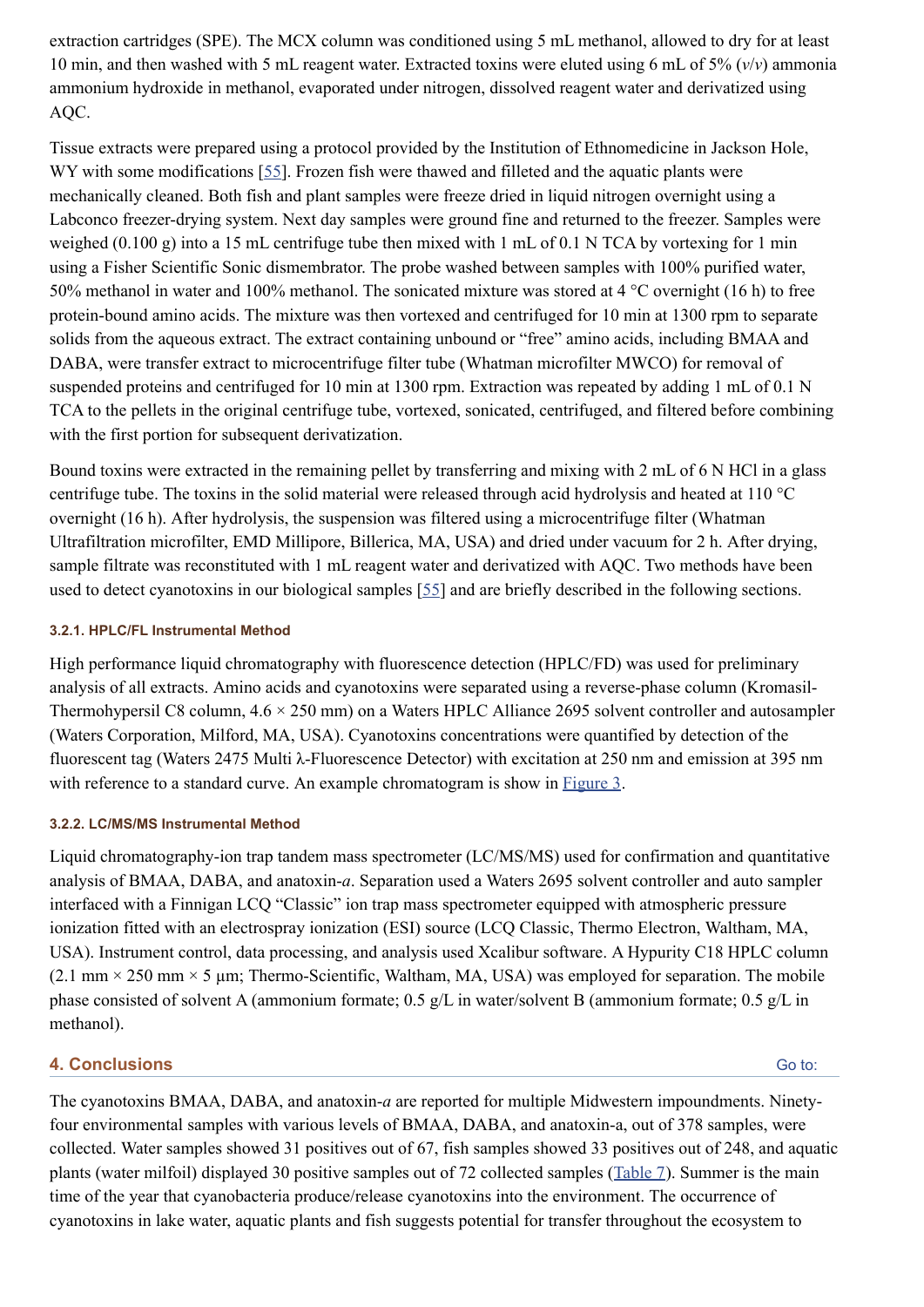higher levels in the food web. As cyanotoxins may reach higher organisms such as humans through these additional pathways, there is the potential for damage leading to neurodegenerative diseases such as ALS, PD, and AD. Thus, it is important to recognize these potential routes of exposure; directly by drinking or swimming in water or indirectly by eating contaminated fish.

| Table 7                          |             |              |                                                                                |             |
|----------------------------------|-------------|--------------|--------------------------------------------------------------------------------|-------------|
|                                  |             |              | Summary of samples with nonlines and undetected (ME) levels of cyanotoxins fry |             |
| collected between 2004 and 2010. |             |              |                                                                                |             |
| <b>Controllers</b>               | <b>AGGS</b> | <b>Adopt</b> | <b>Total position (% of)</b>                                                   |             |
| Lournain water                   | ×           |              | \$10,000                                                                       |             |
|                                  |             | ٠            | An first all                                                                   | <b>SILE</b> |
| Fish                             | h.          |              |                                                                                |             |
| <b>Locatic school</b>            |             |              | totas vi                                                                       | o           |

## [Table 7](http://www.ncbi.nlm.nih.gov/pmc/articles/PMC3942747/table/toxins-06-00488-t007/)

Summary of samples with positives and undetected (ND) levels of cyanotoxins from a total of 387 samples collected between 2009 and 2010.

Of the 12 Nebraska reservoirs sampled in this study, two reservoirs did not have detectable levels of cyanotoxins and served as a control group in the study. This is consistent with previous monitoring for cyanotoxins in Nebraska. BMAA, DABA, and anatoxin-*a* were detected in Nebraska reservoirs in 2009–2010 samples, including fish, aquatic plant, and lake water. BMAA and DABA were measured in 13 reservoir water samples in 2009 and 12 samples in 2010, while anatoxin-*a* was measured in 13 samples in 2009 and 18 samples in 2010. BMAA was found in 22 fish tissue samples in 2009 and nine samples in 2010, while DABA was detected in 19 samples in 2009 and seven samples in 2010. Anatoxin-*a* was not detected in any fish samples. BMAA, DABA, and anatoxin-*a* were detected in 15 samples of aquatic plants collected in 2009 and 15 in 2010 ([Table 7](http://www.ncbi.nlm.nih.gov/pmc/articles/PMC3942747/table/toxins-06-00488-t007/) and [Table 8\)](http://www.ncbi.nlm.nih.gov/pmc/articles/PMC3942747/table/toxins-06-00488-t008/).



## [Table 8](http://www.ncbi.nlm.nih.gov/pmc/articles/PMC3942747/table/toxins-06-00488-t008/)

Cyanotoxins detection summary for Nebraska reservoir samples from 2009 and 2010.

The results suggest that detectable reservoir water levels of BMAA, DABA, and anatoxin-*a* may be associated with a detectable levels of cyanotoxins in fish tissue and aquatic plants. We can also hypothesize that the presence of such cyanotoxins in Nebraska reservoir water will transfer in the food web with an increased potential for bioaccumulation. Because of variable occurrence of DABA and anatoxin-*a*, these cyanotoxins may not be produced by the same cyanobacteria species. BMAA concentrations were more clearly associated with detection of microcystins.

## **Acknowledgments**

This research was supported a grant from the USGS 104b program through the Nebraska Water Center to KDH and by the Ministry of Higher Education & Scientific Research, Republic of Iraq, and the Iraqi Cultural Office, Washington DC. We would also like to thank the staff of UNL Water Sciences Laboratory, a part of the Nebraska Water Center. Special thanks to S. Banack, J. Metcalf, and P. Cox from The Institution for Ethnomedicine in Jackson Hole, Wyoming for their support and assistance throughout this research.

## **Conflicts of Interest**

Conflicts of Interest

The authors declare no conflict of interest.

## **References**

1. Rasmussen U., Johansson C. Diversity and specificity in cyanobacterial symbioses. Biol. Environ. 2002;102B:53–56.

2. Metcalf J.S., Richer R., Cox P.A., Codd G.A. Cyanotoxins in desert environment may present a risk to human health. Sci. Total Environ. 2012;421–422:118–123. doi: 10.1016/j.scitotenv.2012.01.053. [\[PubMed\]](http://www.ncbi.nlm.nih.gov/pubmed/22369867) [\[Cross Ref\]](http://dx.doi.org/10.1016%2Fj.scitotenv.2012.01.053)

3. Bold H., Wynne M. Introduction to the Algae. 2nd ed. Prentice-Hall, Inc.; Englewood Cliffs, NJ, USA: 1985. p. 720.

#### [Go to:](http://www.ncbi.nlm.nih.gov/pmc/articles/PMC3942747/#)

[Go to:](http://www.ncbi.nlm.nih.gov/pmc/articles/PMC3942747/#)

[Go to:](http://www.ncbi.nlm.nih.gov/pmc/articles/PMC3942747/#)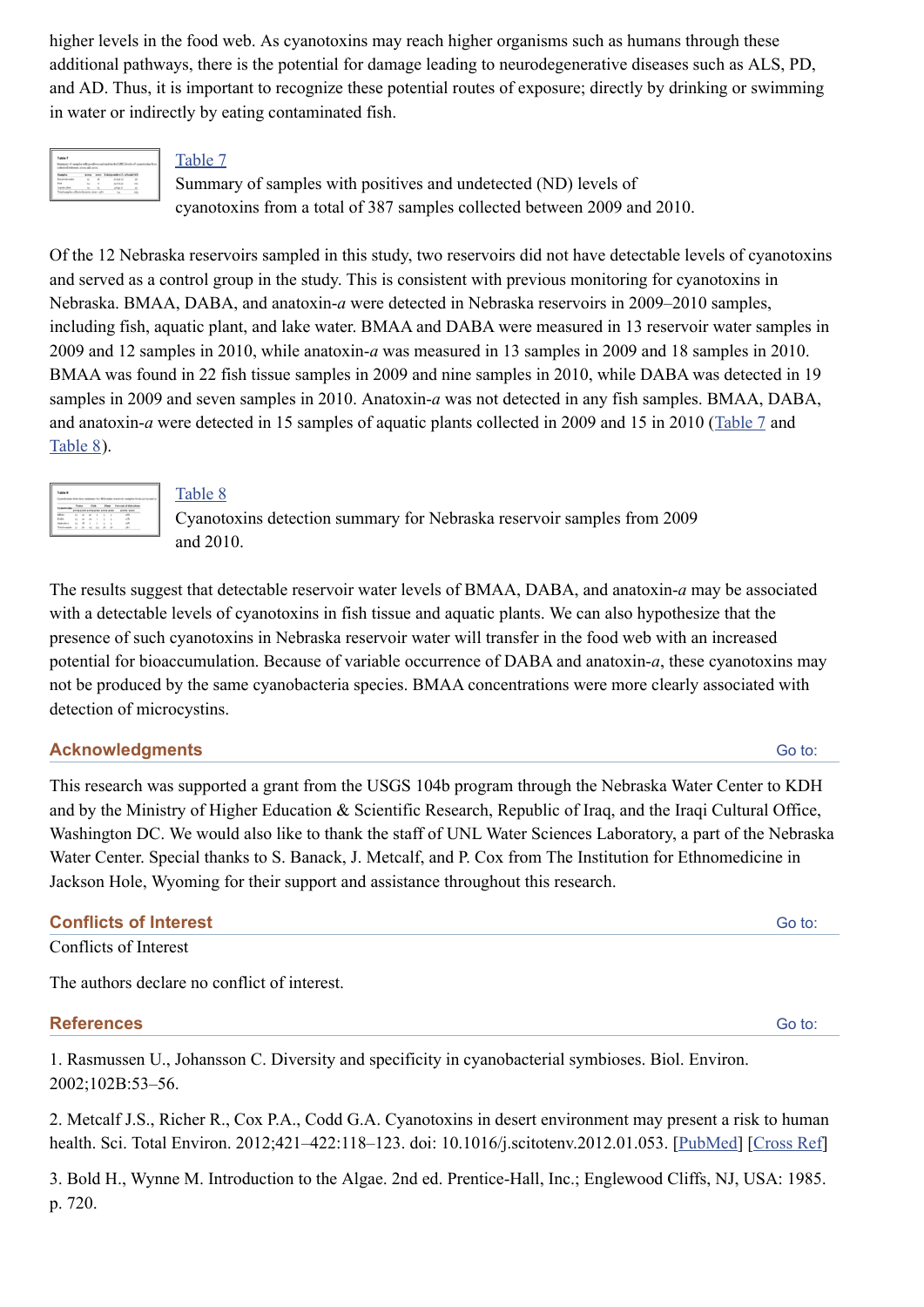4. Mohammed Q. Master Thesis. King Abdul-Aziz University; Jeddah, Saudi Arabia: 2008. Effect of Blue-Green Algal Toxins on Ecological System.

5. Chorus I., Bartram J. Toxic Cyanobacteria in Water: A Guide to Their Public Health Consequences, Monitoring and Management. Published on behalf of WHO, Taylor & Francis Group, Spon Press; London, UK: 1999.

6. Humbert J.F. Advances in the detection of phycotoxins and cyanotoxins. Anal. Bioanal. Chem. 2010;397:1653–1654. doi: 10.1007/s00216-010-3779-4. [\[PubMed](http://www.ncbi.nlm.nih.gov/pubmed/20496031)] [\[Cross Ref\]](http://dx.doi.org/10.1007%2Fs00216-010-3779-4)

7. Francis G. Poisonous australian lake. Nature. 1878;18:11–12. doi: 10.1038/018011d0. [\[Cross Ref\]](http://dx.doi.org/10.1038%2F018011d0)

8. Veldee M.V. An epidemiological study of suspected water-borne gastroenteritis. Am. J. Public Health. 1931;21:1227–1235. doi: 10.2105/AJPH.21.11.1227. [\[PMC free article\]](http://www.ncbi.nlm.nih.gov/pmc/articles/PMC1556666/) [[PubMed\]](http://www.ncbi.nlm.nih.gov/pubmed/18013386) [\[Cross Ref\]](http://dx.doi.org/10.2105%2FAJPH.21.11.1227)

9. Keeling P.J. Diversity and evolutionary history of plastids and their hosts. Am. J. Bot. 2004;91:1481–1493. doi: 10.3732/ajb.91.10.1481. [[PubMed\]](http://www.ncbi.nlm.nih.gov/pubmed/21652304) [[Cross Ref\]](http://dx.doi.org/10.3732%2Fajb.91.10.1481)

10. Polsky F.I., Nunn P.B., Bell E.A. Distribution and toxicity of alpha-amino-beta-methylaminopropionic acid. Fed. Proc. 1972;31:1473–1475. [\[PubMed\]](http://www.ncbi.nlm.nih.gov/pubmed/5056173)

11. Karamyan V.T., Speth R.C. Animal models of BMAA neurotoxicity: A critical review. Life Sci. 2008;82:233– 246. doi: 10.1016/j.lfs.2007.11.020. [\[PubMed\]](http://www.ncbi.nlm.nih.gov/pubmed/18191417) [[Cross Ref](http://dx.doi.org/10.1016%2Fj.lfs.2007.11.020)]

12. Esterhuizen M., Downing T.G. β-*N*-methylamino-L-alanine (BMAA) in novel South African cyanobacterial isolates. Ecotoxicol. Environ. Saf. 2008;71:309–313. doi: 10.1016/j.ecoenv.2008.04.010. [\[PubMed\]](http://www.ncbi.nlm.nih.gov/pubmed/18538391) [\[Cross Ref\]](http://dx.doi.org/10.1016%2Fj.ecoenv.2008.04.010)

13. Bradley W.G., Mash D.C. Beyond Guam: The cyanobacteria/BMAA hypothesis of the cause of ALS and other neurodegenerative diseases. Amyotroph. Lateral Scler. 2009;10:7–20. [\[PubMed](http://www.ncbi.nlm.nih.gov/pubmed/19929726)]

14. Faassen E.J., Gillissen F., Zweers H.A., Lürling M. Determination of the neurotoxins BMAA (β-*N*methylamino-L-alanine) and DAB (α-,γ-diaminobutyric acid) by LC-MSMS in Dutch urban waters with cyanobacterial blooms. Amyotroph. Lateral Scler. 2009;10:79–84. [\[PubMed](http://www.ncbi.nlm.nih.gov/pubmed/19929738)]

15. Li A., Tian Z., Li J., Yu R., Banack S.A., Wang Z. Detection of the neurotoxin BMAA within cyanobacteria isolated from freshwater in China. Toxicon. 2010;55:947–953. doi: 10.1016/j.toxicon.2009.09.023. [[PubMed\]](http://www.ncbi.nlm.nih.gov/pubmed/19822166) [\[Cross Ref](http://dx.doi.org/10.1016%2Fj.toxicon.2009.09.023)]

16. Cox P.A., Richer R., Metcalf J.S., Banack S.A., Codd G.A., Bradley W.G. Cyanobacteria and BMAA exposure from desert dust: A possible link to sporadic ALS among Gulf War veterans. Amyotroph. Lateral Scler. 2009;10:109–117. doi: 10.3109/17482960903286066. [\[PubMed\]](http://www.ncbi.nlm.nih.gov/pubmed/19929742) [\[Cross Ref\]](http://dx.doi.org/10.3109%2F17482960903286066)

17. Jonasson S., Eriksson J., Berntzon L., Spáčil Z., Ilag L.L., Ronnevi L., Rasmussen U., Bergman B. Transfer of a cyanobacterial neurotoxin within a temperate aquatic ecosystem suggests pathways for human exposure. Proc. Natl. Acad. Sci. USA. 2010;107:9252–9257. doi: 10.1073/pnas.0914417107. [\[PMC free article](http://www.ncbi.nlm.nih.gov/pmc/articles/PMC2889067/)] [\[PubMed\]](http://www.ncbi.nlm.nih.gov/pubmed/20439734) [\[Cross Ref](http://dx.doi.org/10.1073%2Fpnas.0914417107)]

18. Mondo K., Hammerschlag N., Basile M., Pablo J., Banack S.A., Mash D. Cyanobacterial neurotoxins β-*N*methylamino-L-alanine (BMAA) in shark fins. Mar. Drugs. 2012;10:509–520. doi: 10.3390/md10020509. [\[PMC free article](http://www.ncbi.nlm.nih.gov/pmc/articles/PMC3297012/)] [\[PubMed\]](http://www.ncbi.nlm.nih.gov/pubmed/22412816) [\[Cross Ref\]](http://dx.doi.org/10.3390%2Fmd10020509)

19. Banack S.A., Cox P.A. Distribution of the neurotoxins nonprotein amino acid BMAA in *Cycas micronesia*. Bot. J. Linn. Soc. 2003;143:165–168. doi: 10.1046/j.1095-8339.2003.00217.x. [\[Cross Ref\]](http://dx.doi.org/10.1046%2Fj.1095-8339.2003.00217.x)

20. Banack S.A., Cox P.A. Biomagnification of cycad neurotoxins in flying foxes: Implications for ALS-PDC in Guam. Neurology. 2003;61:387–389. doi: 10.1212/01.WNL.0000078320.18564.9F. [[PubMed\]](http://www.ncbi.nlm.nih.gov/pubmed/12913204) [\[Cross Ref\]](http://dx.doi.org/10.1212%2F01.WNL.0000078320.18564.9F)

21. Purdie E., Metcalf J., Kashmiri S., Codd G. Toxicity of the cyanobacterial neurotoxin beta-*N*-methylamino-Lalanine to three aquatic animal species. Amyotroph. Lateral Scler. 2009;10:67–70. [\[PubMed\]](http://www.ncbi.nlm.nih.gov/pubmed/19929735)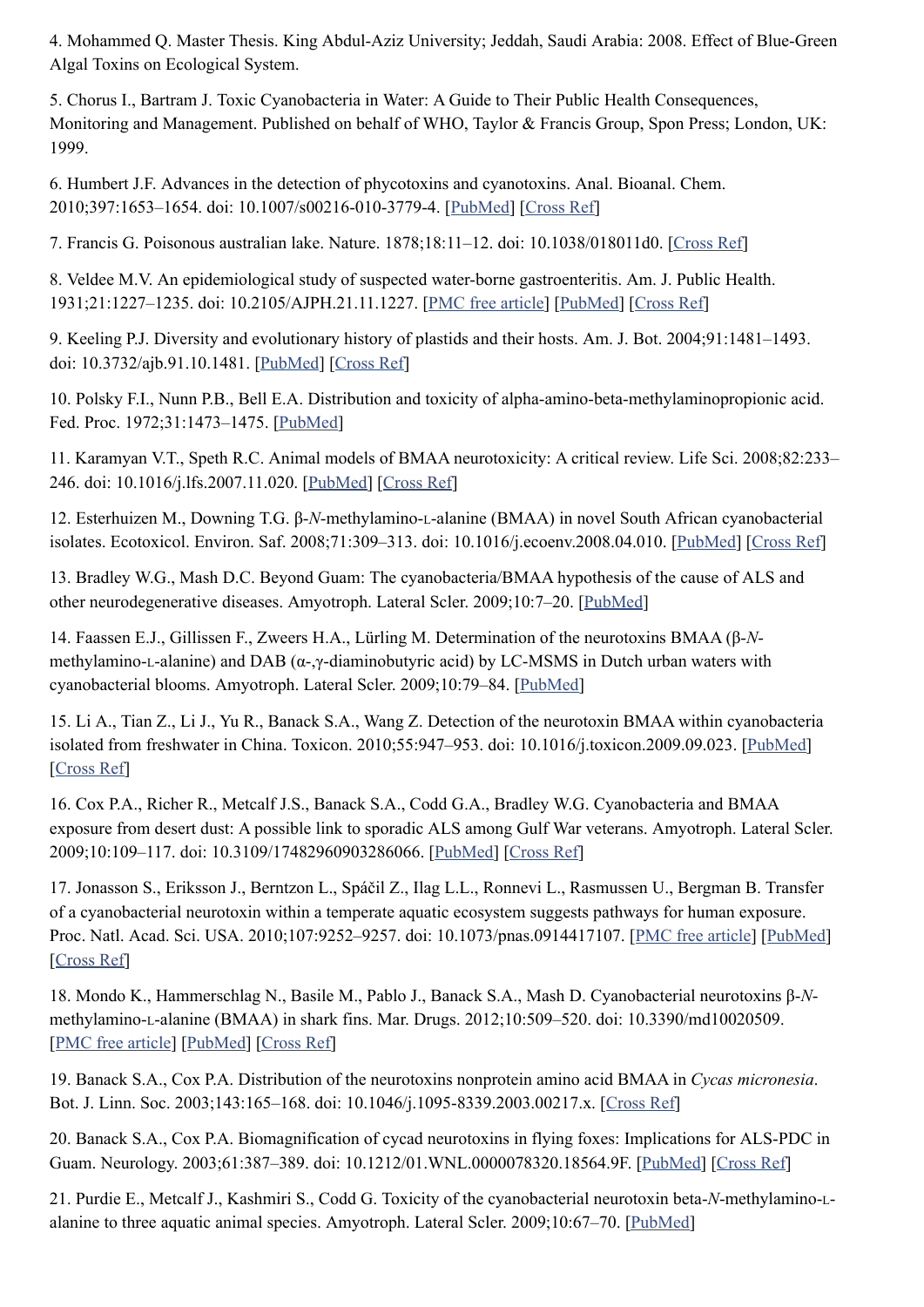22. Brand L.E., Pablo J., Compton A., Hammerschlag N., Mash D.C. Cyanobacterial blooms and the occurrence of the neurotoxin beta*-N*-methylamino-L-alanine (BMAA) in South Florida aquatic food webs. Harmful Algae. 2010;9:620–635. doi: 10.1016/j.hal.2010.05.002. [\[PMC free article\]](http://www.ncbi.nlm.nih.gov/pmc/articles/PMC2968748/) [\[PubMed\]](http://www.ncbi.nlm.nih.gov/pubmed/21057660) [\[Cross Ref\]](http://dx.doi.org/10.1016%2Fj.hal.2010.05.002)

23. Vranova V., Rejsek K., Skene K.R., Formanek P. Non-protein amino acids: Plant, soil and ecosystem interactions. Plant Soil. 2011;342:31–48. doi: 10.1007/s11104-010-0673-y. [\[Cross Ref\]](http://dx.doi.org/10.1007%2Fs11104-010-0673-y)

24. Cox P., Banack S., Murch S. Biomagnifications of cyanobacterial neurotoxins and neurodegenerative disease among the Chamorro people of Guam. Proc. Natl. Acad. Sci. USA. 2003;100:13380–13383. doi: 10.1073/pnas.2235808100. [[PMC free article\]](http://www.ncbi.nlm.nih.gov/pmc/articles/PMC263822/) [[PubMed\]](http://www.ncbi.nlm.nih.gov/pubmed/14612559) [[Cross Ref](http://dx.doi.org/10.1073%2Fpnas.2235808100)]

25. Banack S.A., Downing T.G., Spácil Z., Purdie E.L., Metcalf J.S., Downing S., Esterhuizen M., Codd G.A., Cox P.A. Distinguishing the cyanobacterial neurotoxin β-*N*-methylamino-L-alanine (BMAA) from its structural isomer 2,4-diaminobutyric acid (2,4-DAB) Toxicon. 2010;56:868–879. doi: 10.1016/j.toxicon.2010.06.006. [\[PubMed\]](http://www.ncbi.nlm.nih.gov/pubmed/20561540) [[Cross Ref](http://dx.doi.org/10.1016%2Fj.toxicon.2010.06.006)]

26. Huisman J., Matthijs H., Visser P. Aquatic Ecology Series: Harmful Cyanobacteria 3. Springer; Dordrecht, The Netherlands: 2005. p. 241.

27. Metcalf J.S., Banack S.A., Lindsay J., Morrison L.F., Cox P.A., Codd G.A. Co-occurrence of β-*N*methylamino-L-alanine, a neurotoxic amino acid with other cyanobacterial toxins in British waterbodies, 1990– 2004. Environ. Microbiol. 2008;10:702–708. doi: 10.1111/j.1462-2920.2007.01492.x. [[PubMed\]](http://www.ncbi.nlm.nih.gov/pubmed/18237305) [\[Cross Ref\]](http://dx.doi.org/10.1111%2Fj.1462-2920.2007.01492.x)

28. Berry J.P., Gantar M., Gibbs P.D.L., Schmale M.C. The zebrafish (*Danio rerio*) embryo as a model system for identification and characterization of developmental toxins from marine and freshwater microalgae. Comp. Biochem. Physiol. C. 2007;145:61–72. [\[PMC free article\]](http://www.ncbi.nlm.nih.gov/pmc/articles/PMC2573033/) [\[PubMed\]](http://www.ncbi.nlm.nih.gov/pubmed/17020820)

29. Salierno J.D., Snyder N.S., Murphy A.Z., Poli M., Hall S., Baden D., Kane A.S. Harmful algal bloom toxins alter c-Fos protein expression in the brain of killifish, *Fundulus heteroclitus*. Aquat. Toxicol. 2006;78:350–357. doi: 10.1016/j.aquatox.2006.04.010. [\[PMC free article\]](http://www.ncbi.nlm.nih.gov/pmc/articles/PMC2659846/) [[PubMed\]](http://www.ncbi.nlm.nih.gov/pubmed/16750577) [\[Cross Ref\]](http://dx.doi.org/10.1016%2Fj.aquatox.2006.04.010)

30. Malbrouck C., Kestemon P. Effect of microcystins on fish. Environ. Toxicol. Chem. 2006;25:72–86. doi: 10.1897/05-029R.1. [\[PubMed](http://www.ncbi.nlm.nih.gov/pubmed/16494227)] [\[Cross Ref\]](http://dx.doi.org/10.1897%2F05-029R.1)

31. Banack S.A., Metcalf J.S., Spácil Z., Downing T.G., Downing S., Long A., Nunn P.B., Cox P.A. Distinguishing the cyanobacterial neurotoxins β-*N*-methylamino-L-alanine (BMAA) from other diamino acids. Toxicon. 2011;57:730–738. doi: 10.1016/j.toxicon.2011.02.005. [[PubMed\]](http://www.ncbi.nlm.nih.gov/pubmed/21329717) [\[Cross Ref\]](http://dx.doi.org/10.1016%2Fj.toxicon.2011.02.005)

32. Devlin J.P., Edwards O.E., Gorham P.R., Hunter N.R., Pike R.K., Stavric B. Anatoxin-*a*, a toxic alkaloid from *Anabaena flos-aquae* NRC-44h. Can. J. Chem. 1977;55:1367–1371. doi: 10.1139/v77-189. [\[Cross Ref\]](http://dx.doi.org/10.1139%2Fv77-189)

33. Wood S.A., Rasmussen J.P., Holland P.T., Campbell R., Crowe A.L.M. First report of the cyanotoxin anatoxin-*a* from *Aphanizomenon issatschenkoi* (cyanobacteria) J. Phycol. 2007;43:356–365. doi: 10.1111/j.1529- 8817.2007.00318.x. [[Cross Ref\]](http://dx.doi.org/10.1111%2Fj.1529-8817.2007.00318.x)

34. National Center for Environmental Assessment . Toxicological Reviews of Cyanobacterial Toxins: Anatoxina. U.S. Environmental Protection Agency; Cincinnati, OH, USA: 2006. NCEA-C-1743.

35. Van Apeldoorn M.E., van Egmond H.P., Speijers G.J., Bakker G.J. Review: Toxins of cyanobacteria. Mol. Nutr. Food Res. 2007;51:7–60. doi: 10.1002/mnfr.200600185. [[PubMed\]](http://www.ncbi.nlm.nih.gov/pubmed/17195276) [[Cross Ref](http://dx.doi.org/10.1002%2Fmnfr.200600185)]

36. Namikoshi M., Murakami T., Watanabe M.F., Oda T., Yamada J., Tsujimura S., Nagai H., Oishi S. Simultaneous production of homoanatoxin-a, anatoxin-a, and a new non-toxic 4-hydroxyhomoanatoxin-a by the cyanobacterium *Raphidiopsis mediterranea* Skuja. Toxicon. 2003;42:533–538. doi: 10.1016/S0041- 0101(03)00233-2. [\[PubMed\]](http://www.ncbi.nlm.nih.gov/pubmed/14529735) [[Cross Ref](http://dx.doi.org/10.1016%2FS0041-0101(03)00233-2)]

37. Hedman C.J., Krick W.R., Karner Perkins D.A., Harrahy E.A., Sonzogni W.C. New measurements of cyanobacterial toxins in natural waters using high performance liquid chromatography coupled to tandem mass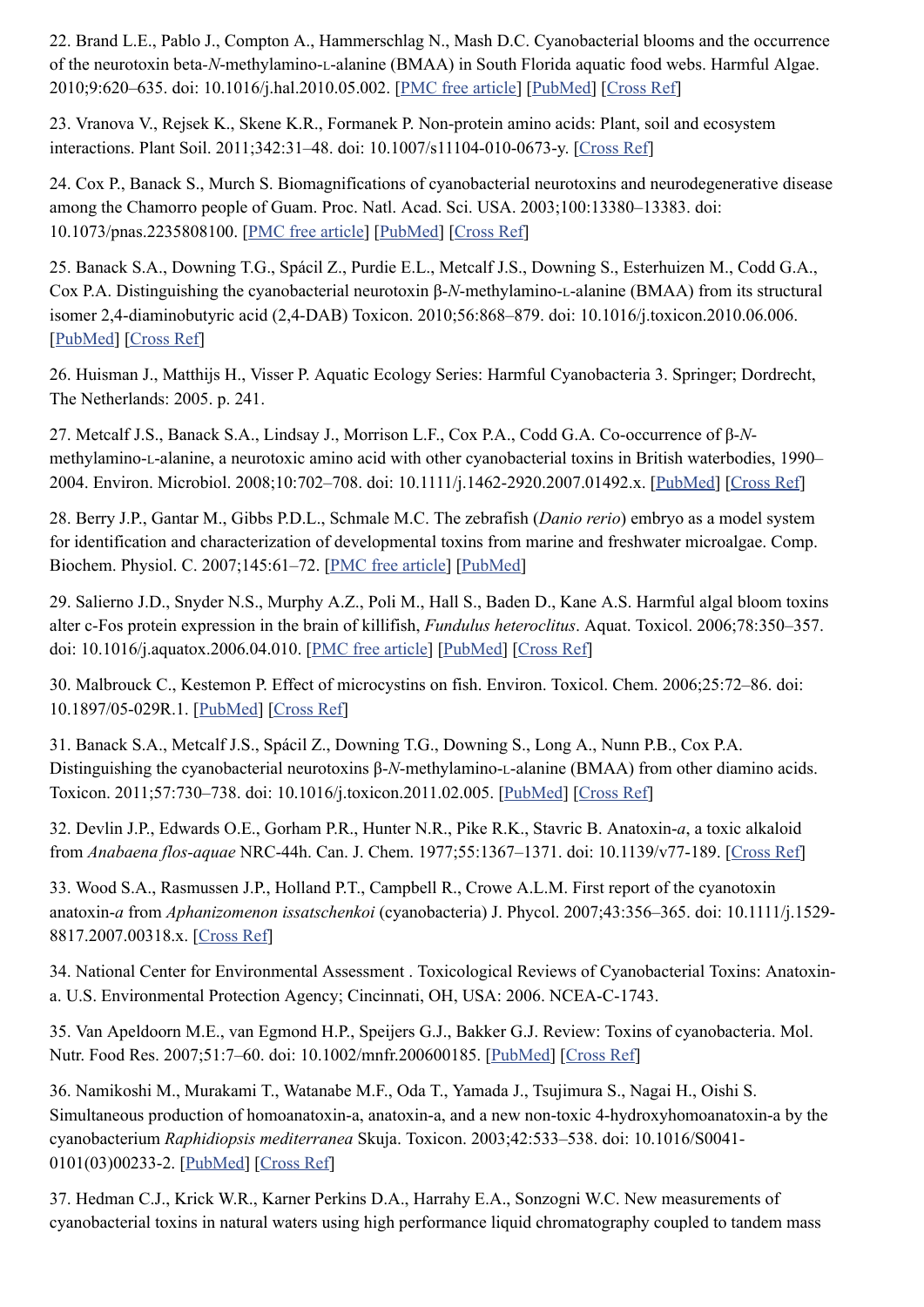spectrometry. J. Environ. Qual. 2008;37:1817-1824. doi: 10.2134/jeq2007.0368. [\[PubMed\]](http://www.ncbi.nlm.nih.gov/pubmed/18689743) [\[Cross Ref\]](http://dx.doi.org/10.2134%2Fjeq2007.0368)

38. Osswald J., Rellán S., Gago-Martinez A., Vasconcelos V. Production of anatoxin-*a* by cyanobacterial strains isolated from Portuguese fresh water systems. Ecotoxicology. 2009;18:1110–1115. doi: 10.1007/s10646-009- 0375-5. [[PubMed\]](http://www.ncbi.nlm.nih.gov/pubmed/19618268) [\[Cross Ref\]](http://dx.doi.org/10.1007%2Fs10646-009-0375-5)

39. Fawell J.K., Mitchell R.E., Hill R.E., Everett D.J. The toxicity of cyanobacterial toxins, topical issues in applied microbiology and biotechnology. Hum. Exp. Toxicol. 1999;18:145–171.

40. Draisci R., Ferretti E., Palleschi L., Marchiafava C. Identification of anatoxins in blue-green algae food supplements using liquid chromatography-tandem mass spectrometry. Food Addit. Contam. 2001;18:525–531. [\[PubMed\]](http://www.ncbi.nlm.nih.gov/pubmed/11407751)

41. Cox P., Banack S., Murch S., Rasmussen U., Tien G., Bidigare R., Metcalf J., Morrison L., Codd G., Bergman B. Diverse taxa of cyanobacteria produce beta-*N*-methylamino-L-alanine, a neurotoxic amino acid. Proc. Natl. Acad. Sci. USA. 2005;102:5074–5078. doi: 10.1073/pnas.0501526102. [\[PMC free article](http://www.ncbi.nlm.nih.gov/pmc/articles/PMC555964/)] [\[PubMed\]](http://www.ncbi.nlm.nih.gov/pubmed/15809446) [\[Cross Ref](http://dx.doi.org/10.1073%2Fpnas.0501526102)]

42. Mash D.C. Cyanobacterial toxins in neurodegeneration. Lifelong Learn. Neurol. 2008;14:138–149. doi: 10.1212/01.CON.0000337997.85667.1f. [\[Cross Ref\]](http://dx.doi.org/10.1212%2F01.CON.0000337997.85667.1f)

43. Papapetropoulos S. Is there a role for naturally occurring cyanobacterial toxins in neurodegeneration? The β-*N*-methylamino-L-alanine (BMAA) paradigm. Neurochem. Int. 2007;50:998–1003. doi: 10.1016/j.neuint.2006.12.011. [[PubMed\]](http://www.ncbi.nlm.nih.gov/pubmed/17296249) [\[Cross Ref\]](http://dx.doi.org/10.1016%2Fj.neuint.2006.12.011)

44. Monson C.S., Banack S.A., Cox P.C. Conservation implications of Chamorro consumption of flying foxes as a possible cause of Amyotrophic Lateral Sclerosis-Parkinsonism-Dementia Complex in Guam. Conserv. Biol. 2003;17:678–686. doi: 10.1046/j.1523-1739.2003.02049.x. [\[Cross Ref\]](http://dx.doi.org/10.1046%2Fj.1523-1739.2003.02049.x)

45. Banack S., Murch S. Multiple neurotoxic items in the Chamorro diet link BMAA with ALS/PDC. Amyotroph. Lateral Scler. 2009;10:34–40. doi: 10.3109/17482960903278451. [[PubMed\]](http://www.ncbi.nlm.nih.gov/pubmed/19929729) [\[Cross Ref\]](http://dx.doi.org/10.3109%2F17482960903278451)

46. Cheng R., Banack S. Previous studies underestimate BMAA concentrations in cycad flour. Amyotroph. Lateral Scler. 2009;10:41–43. doi: 10.3109/17482960903273528. [\[PubMed\]](http://www.ncbi.nlm.nih.gov/pubmed/19929730) [\[Cross Ref\]](http://dx.doi.org/10.3109%2F17482960903273528)

47. Murch S.J., Cox P., Banack S.A., Steele J.C., Sacks O.W. Occurrence of β-methylamino-L-alanine (BMAA) in ALS/PDC patients from Guam. Acta Neurol. Scand. 2004;110:267–269. doi: 10.1111/j.1600- 0404.2004.00320.x. [[PubMed\]](http://www.ncbi.nlm.nih.gov/pubmed/15355492) [\[Cross Ref\]](http://dx.doi.org/10.1111%2Fj.1600-0404.2004.00320.x)

48. Banack S.A., Murch S.J., Cox P.A. Neurotoxic flying foxes as dietary items for the Chamorro people, Marianas Islands. J. Ethnopharmacol. 2006;106:97–104. doi: 10.1016/j.jep.2005.12.032. [[PubMed\]](http://www.ncbi.nlm.nih.gov/pubmed/16457975) [\[Cross Ref\]](http://dx.doi.org/10.1016%2Fj.jep.2005.12.032)

49. Pablo J., Banack S.A., Cox P.A., Johnson T.E., Papapetropoulos S., Bradley W.G., Buck A., Mash D.C. Cyanobacterial neurotoxin BMAA in ALS and Alzheimer's disease. Acta Neurol. Scand. 2009;120:216–225. doi: 10.1111/j.1600-0404.2008.01150.x. [[PubMed\]](http://www.ncbi.nlm.nih.gov/pubmed/19254284) [[Cross Ref\]](http://dx.doi.org/10.1111%2Fj.1600-0404.2008.01150.x)

50. Murch S., Cox P., Banack S. A mechanism for slow release of biomagnified cyanobacterial neurotoxins and neurodegenerative disease in Guam. Proc. Natl. Acad. Sci. USA. 2004;101:12228–12231. doi: 10.1073/pnas.0404926101. [[PMC free article\]](http://www.ncbi.nlm.nih.gov/pmc/articles/PMC514403/) [[PubMed\]](http://www.ncbi.nlm.nih.gov/pubmed/15295100) [[Cross Ref](http://dx.doi.org/10.1073%2Fpnas.0404926101)]

51. Graham J.L., Loftin K.A., Meyer M.T., Ziegler A.C. Cyanotoxin mixtures and taste-and-odor compounds in cyanobacterial blooms from the Midwestern United States. Environ. Sci. Technol. 2010;44:7361–7368. doi: 10.1021/es1008938. [\[PubMed\]](http://www.ncbi.nlm.nih.gov/pubmed/20831209) [\[Cross Ref\]](http://dx.doi.org/10.1021%2Fes1008938)

52. Walker S.R., Lund J.C., Schumacher D.G., Brakhage P.A., McManus B.C., Miller J.D., Augustine M.M., Carney J.J., Holland R.S., Hoagland K.D., et al. Chapter 6: Nebraska experience. Adv. Exp. Med. Biol. 2008;619:139-152. doi: 10.1007/978-0-387-75865-7 6. [\[PubMed\]](http://www.ncbi.nlm.nih.gov/pubmed/18461768) [\[Cross Ref\]](http://dx.doi.org/10.1007%2F978-0-387-75865-7_6)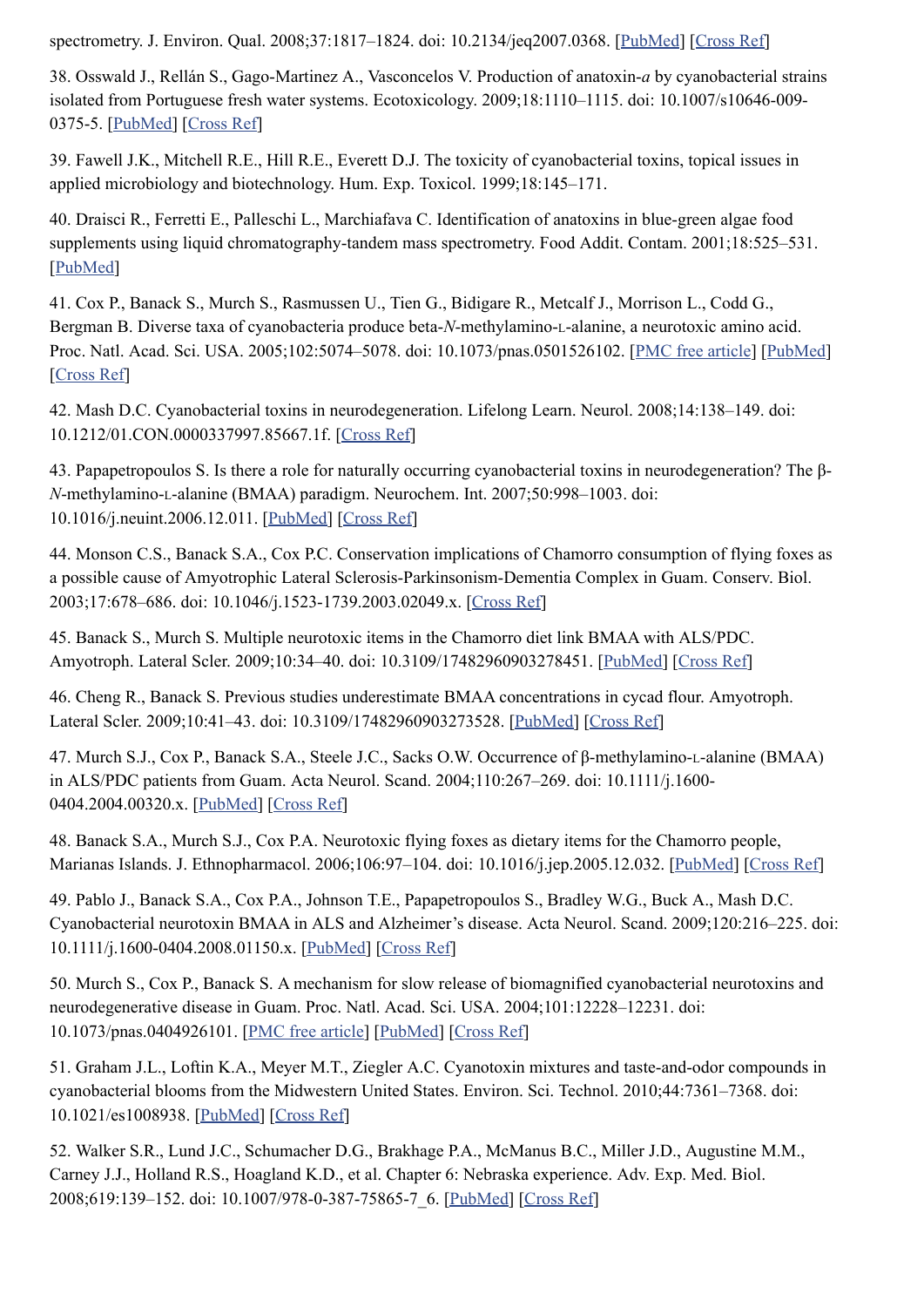53. Barrow T. University of Nebraska; Lincoln, NE, USA: 2008. Toxic Algae in Nebraska Lakes. UNL School of Natural Resources.

54. Nebraska Department of Environmental Quality. Water Quality Division. Nebraska Water Monitoring Program Report, Lincoln, NE, USA, 2012. [(accessed on 24 March 2012)]. Available online: <http://www.deq.state.ne.us/>

55. Al-Sammak M.A., Hoagland K., Snow D., Cassada D. Methods for simultaneous detection of the cyanotoxins BMAA, DABA, and anatoxin-*a* in environmental samples. Toxicon. 2013;76:316–325. doi: 10.1016/j.toxicon.2013.10.015. [[PubMed\]](http://www.ncbi.nlm.nih.gov/pubmed/24140919) [\[Cross Ref\]](http://dx.doi.org/10.1016%2Fj.toxicon.2013.10.015)

56. Pflieger W.L. The Fishes of Missouri. Missouri Department of Conservation; Jefferson City, MO, USA: 1997.

57. Page M.L., Burr B.M. Peterson Field Guide to Freshwater Fishes. 2nd ed. Houghton Mifflin Company; New York City, NY, USA: 2011.

58. Ibelings B.W., Chorus I. Accumulation of cyanobacterial toxins in freshwater "seafood" and its consquences for public health: A review. Environ. Pollut. 2007;150:177–192. doi: 10.1016/j.envpol.2007.04.012. [\[PubMed](http://www.ncbi.nlm.nih.gov/pubmed/17689845)] [\[Cross Ref](http://dx.doi.org/10.1016%2Fj.envpol.2007.04.012)]

59. Banack S.A., Johanson H.E., Cheng R., Cox P.A. Production of the neurotoxin BMAA by a marine cyanobacterium. Mar. Drugs. 2007;5:180–196. doi: 10.3390/md504180. [\[PMC free article\]](http://www.ncbi.nlm.nih.gov/pmc/articles/PMC2365698/) [\[PubMed\]](http://www.ncbi.nlm.nih.gov/pubmed/18463731) [\[Cross Ref\]](http://dx.doi.org/10.3390%2Fmd504180)

60. Brenner E., Martinez-Barboza N., Clark A., Liang Q., Stevenson D., Coruzzi G. Arabidopsis mutants resistant to s(+)-β-methyl-α, β-diaminopropionic acid, a cycad-derived glutamate receptor agonist. Plant Physiol. 2000;124:1615–1624. doi: 10.1104/pp.124.4.1615. [\[PMC free article\]](http://www.ncbi.nlm.nih.gov/pmc/articles/PMC59860/) [[PubMed\]](http://www.ncbi.nlm.nih.gov/pubmed/11115879) [\[Cross Ref\]](http://dx.doi.org/10.1104%2Fpp.124.4.1615)

61. Vega A., Bell E.A., Nunn P.B. The preparation of L- and D-α-Amino-β-Methylaminopropionic acids and the identification of the compound isolated from *Cycas circinalis* as the L-isomer. Phytochemistry. 1986;7:1885– 1887. doi: 10.1016/S0031-9422(00)86667-4. [\[Cross Ref\]](http://dx.doi.org/10.1016%2FS0031-9422(00)86667-4)

62. Duncan M.W., Kopin I.J., Crowley J.S., Jones S.M., Markey S.P. Quantification of putative neurotoxin 2 amino-3-(methylamino) propanoic acid (BMAA) in Cycadales: Analysis of the seeds of some members of the Family Cycadaceae. J. Anal. Toxicol. 1989;13:169–175. doi: 10.1093/jat/13.3.169. [\[PubMed](http://www.ncbi.nlm.nih.gov/pubmed/2490746)] [\[Cross Ref\]](http://dx.doi.org/10.1093%2Fjat%2F13.3.169)

63. Kaul R.B., Sutherland D., Rolfsmeier S. The Flora of Nebraska. Conservation Survey Division,School of Natural Resources,University of Nebraska; Lincoln, NE, USA: 2006. p. 966.

64. Norstog K.J., Nicholls T.J. The Biology of Cycads. Cornell University Press; Ithaca, NY, USA: 1997.

65. Scott P.M., Niedzwiadek B., Rawn D.F., Lau B.P. Liquid chromatographic determination of the cyanobacterial toxin β-*N*-methylamino-L-alanine in algae food supplements, freshwater fish, and bottled water. J. Food Protect. 2009;72:1769–1773. [\[PubMed\]](http://www.ncbi.nlm.nih.gov/pubmed/19722418)

66. Krüger T., Mönch B., Oppenhäuser S., Luckas B. LC–MS/MS determination of the isomeric neurotoxins BMAA (β-*N*-methylamino-L-alanine) and DAB (2,4-diaminobutyric acid) in cyanobacteria and seeds of *Cycas revoluta* and *Lathyrus latifolius*. Toxicon. 2010;55:547–557. doi: 10.1016/j.toxicon.2009.10.009. [\[PubMed\]](http://www.ncbi.nlm.nih.gov/pubmed/19825383) [\[Cross Ref](http://dx.doi.org/10.1016%2Fj.toxicon.2009.10.009)]

67. Bogialli S., Bruno M., Curini R., di Corcia A., Laganà A. Simple and rapid determination of anatoxin-*a* in lake water and fish muscle tissue by liquid-chromatography-tandem mass spectrometry. J. Chromatogr. 2006;A 1122:180–185. [\[PubMed\]](http://www.ncbi.nlm.nih.gov/pubmed/16697388)

68. Graham J., Loftin K., Ziegler A., Meyer M. Guidelines for Design and Sampling for Cyanobacterial Toxin and Taste-and-Odor Studies in Lakes and Reservoirs. U.S. Department of the Interior, USGS; Lawrence, KS, USA: 2008.